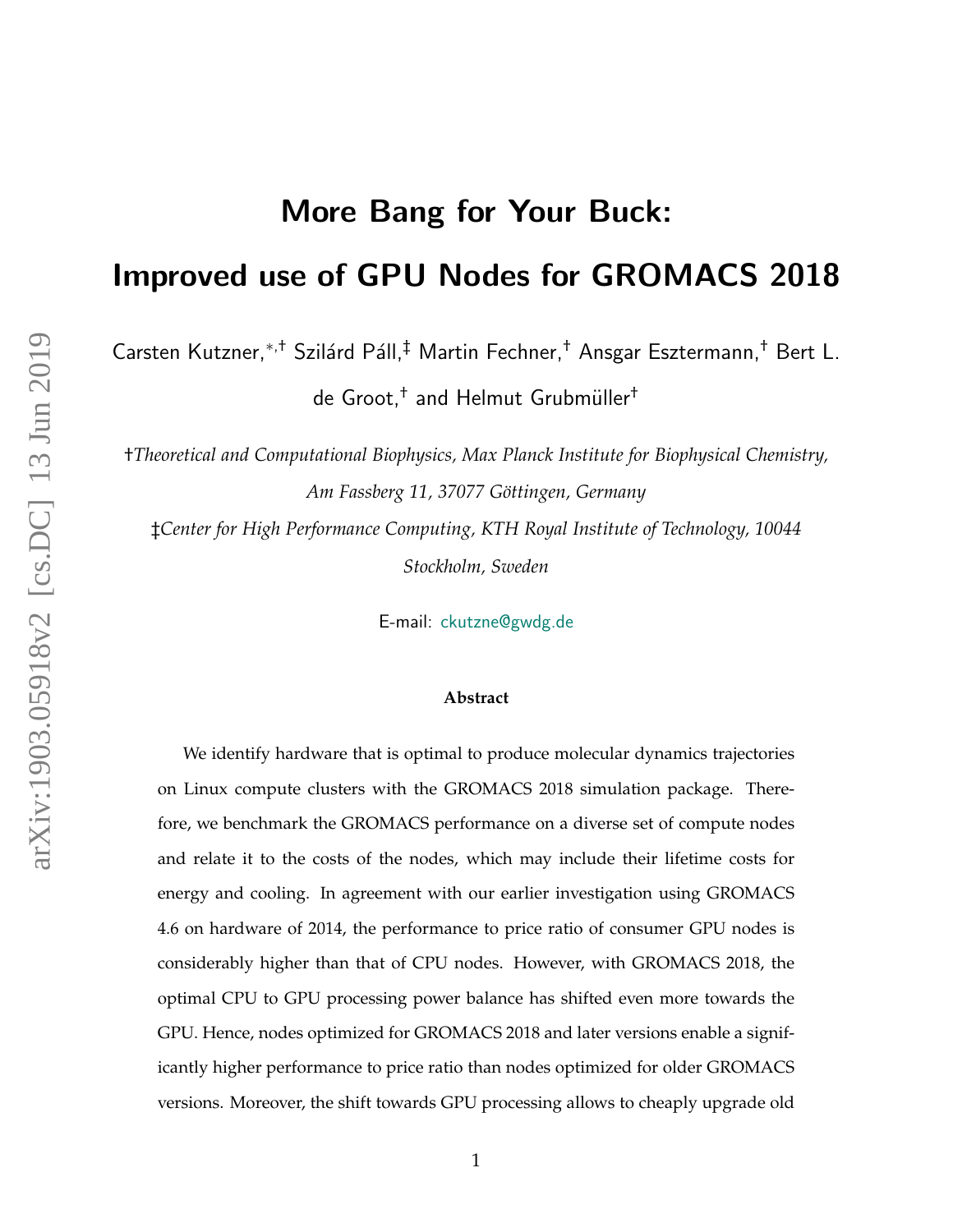nodes with recent GPUs, yielding essentially the same performance as comparable brand-new hardware.

# **1 Introduction**

Molecular dynamics (MD) simulation is a well established computational tool to investigate and understand biomolecular function in atomic detail from a physics perspective. A simulation system of a solvated molecule can comprise thousands to millions of atoms, depending on whether it is a small protein or a large complex like a ribosome<sup>[1](#page-37-0)</sup> or a viral shell.<sup>[2](#page-37-1)</sup> To derive the time evolution of atomic movements on biologically relevant time scales, millions of time steps need to be computed. For statistically significant results, this process is usually repeated many times with varying starting conditions. Consequently, the investigation of a single biomolecular system can easily occupy a number of modern compute nodes for weeks, whereas all simulation projects of a typical research group performing MD calculations will keep a medium-sized compute cluster running non-stop.

Whether the necessary cluster hardware is purchased by the department that uses it or the services of a high performance computing (HPC) center are used, eventually someone has to decide on what to buy. This decision is not straightforward as the available hardware is quite diverse. What node specifications should be used? Should they rather have many weak compute cores or fewer strong ones? Are multi-socket nodes better than single-socket nodes? How many CPU cores are needed per GPU and what GPU type is optimal? What about memory and interconnect?

All-rounder cluster nodes designed for many diverse software applications usually contain top-end CPUs, GPUs with high double precision floating point performance, lots of memory, and an expensive interconnect. The result of meeting all these needs at once is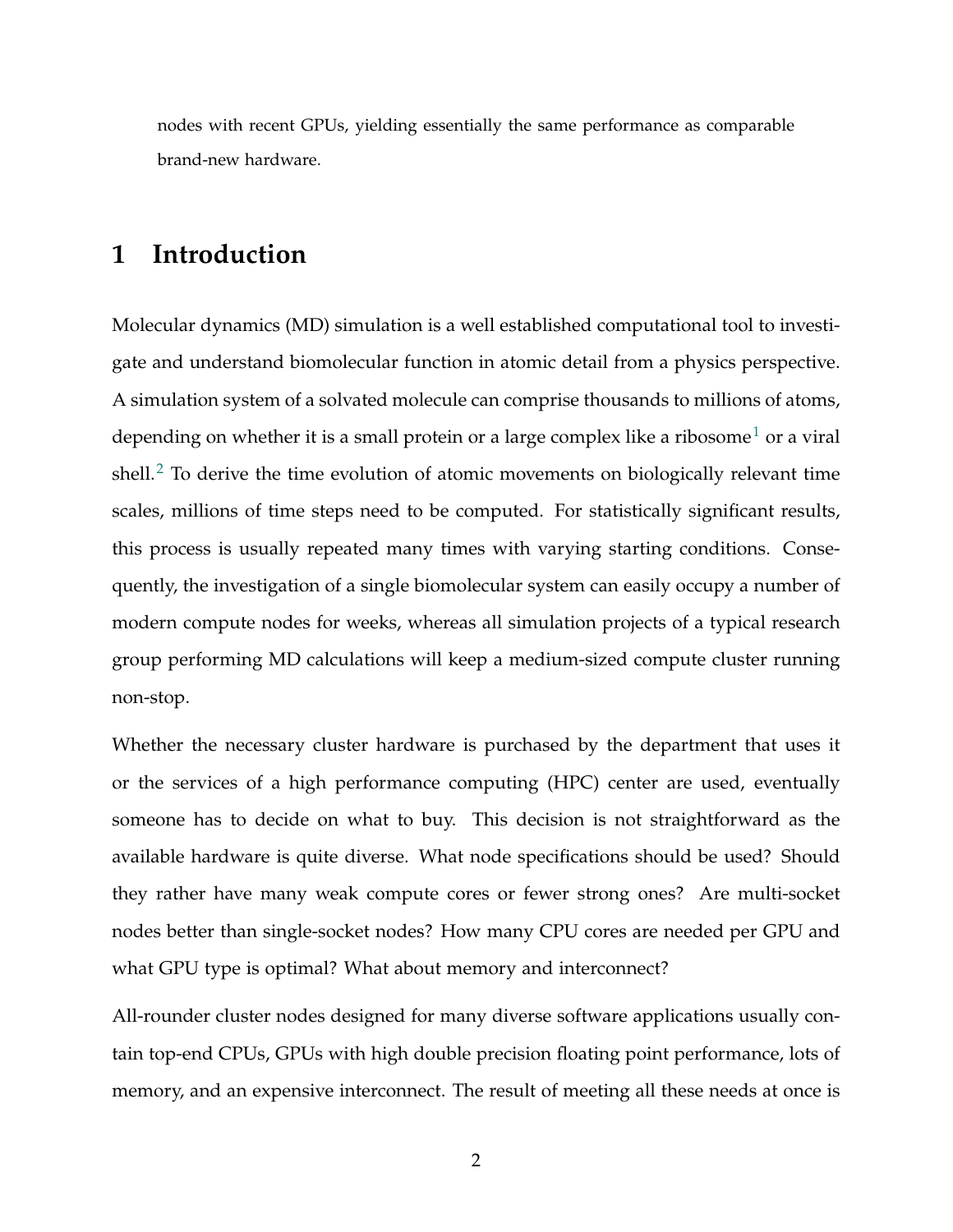a very low ratio of computation performance to node price for each individual application. Our approach is completely opposite: maximized cost-efficiency by specialization. We focus on a particular application, namely MD, and look for hardware that yields the highest simulation throughput for a fixed budget, measured in total length of produced trajectory over its lifetime.

The set of available MD codes for biomolecular simulations is diverse and includes, among others, ACEMD,<sup>[3](#page-37-2)</sup> Amber,<sup>[4](#page-37-3)</sup> CHARMM,<sup>[5](#page-37-4)</sup> Desmond,<sup>[6](#page-37-5)</sup> LAMMPS,<sup>[7](#page-38-0)</sup> NAMD,<sup>[8](#page-38-1)</sup> OpenMM,<sup>[9](#page-38-2)</sup> and GROMACS.<sup>[10](#page-38-3)</sup> We use GROMACS, because it is one of the fastest MD engines available, widely-used, and freely available.

Our basic question is: Given a fixed budget, how can we produce as much MD trajectory as possible? Accordingly, we measure simulation performances for representative biomolecular MD systems and determine the corresponding total hardware price. We do not aim at a comprehensive evaluation of currently available hardware, we merely aim at uncovering hardware that has an exceptional performance to price  $(P/P)$  ratio, which is the efficiency metric used in this study, for version 2018 of the GROMACS MD code.

As our study prioritizes the efficiency and total throughput of generating trajectories (assuming plenty of concurrent simulations), we do not consider use-cases where generating an individual trajectory as fast as possible is preferred. Whereas the latter can be important, e.g. in exploratory studies, faster simulations require strong scaling, which always comes at a cost due to the inherent trade-off between simulation rate and parallel efficiency. At the same time, running a large number of independent or weakly coupled simulations is a widely used and increasingly important use-case. Thanks to continuous advances in simulation performance, many well-optimized MD engines like that of GROMACS have useful trajectory generation rates even without large-scale parallelization. Additionally, problems that previously required the generation of a few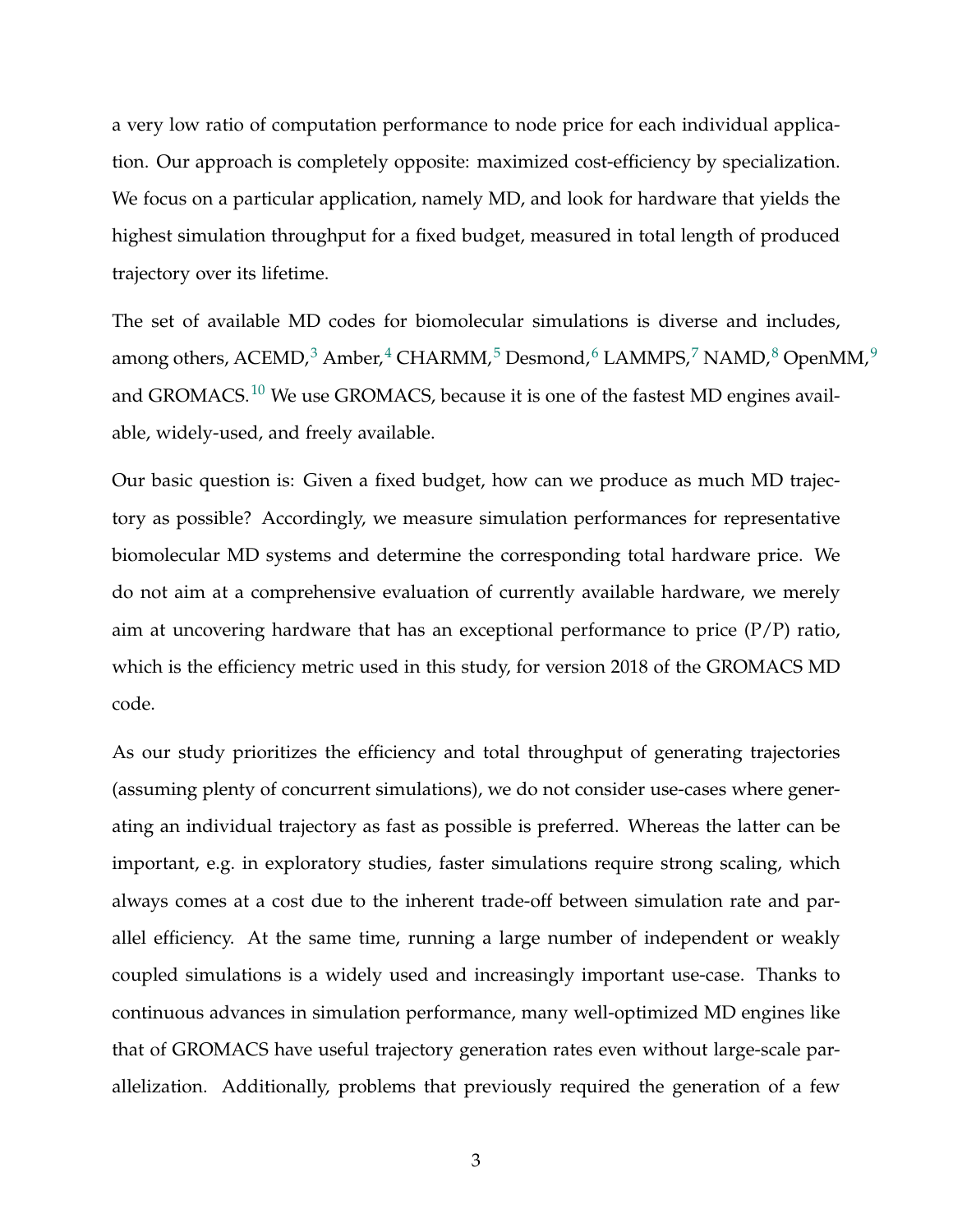long trajectories are nowadays often addressed by ensemble methods that instead need a large number of shorter trajectories.<sup>[11–](#page-38-4)[15](#page-39-0)</sup> Hence, large compute resources with a single fast interconnect are often not a must. Instead, the ideal hardware in these instances is one with fast "islands" and a more modest interconnect between these. In fact, on such machines, results can in some cases be obtained as fast or faster, and crucially more cost-effectively. In our case, considering current hardware limitations and software characteristics, for ultimate efficiency reasons, the fast "islands" are represented by a set of CPU cores and a single GPU.

In addition to the  $P/P$  ratio, when evaluating systems, we take into account the two following criteria: (i) energy consumption, as it is one of the largest contributors to trajectory production costs and (ii) rack space, which is limited in any server room. We cover energy consumption in a separate section of the paper, whereas space requirements are implicitly taken into account by our hardware preselection; We require an average packing density of at least one GPU per height unit U of rack space for server nodes to be considered: a 4 U server with 4 GPUs meets the criterion.

In an earlier investigation using GROMACS 4.6 with 2014 hardware,  $^{16}$  $^{16}$  $^{16}$  we showed that the simulation throughput of an optimized cluster is typically two to three times larger than that of a conventional cluster. Since 2014, hardware has been evolving continuously and fundamental algorithmic enhancements have been made. Therefore, using the two exact same MD test systems, we provide this update to our original investigation and point the reader to the current hardware yielding the *best bang for your buck* with GRO-MACS 2018.<sup>[10,](#page-38-3)[17](#page-39-2)</sup>

We focus on hardware evaluation and not on how GROMACS performance can be optimized, as that has already been extensively discussed.[16](#page-39-1) Most of the performance advise given in our original paper are still valid if not stated otherwise. Particular remarks for a specific GROMACS version are available in the online user guide at

4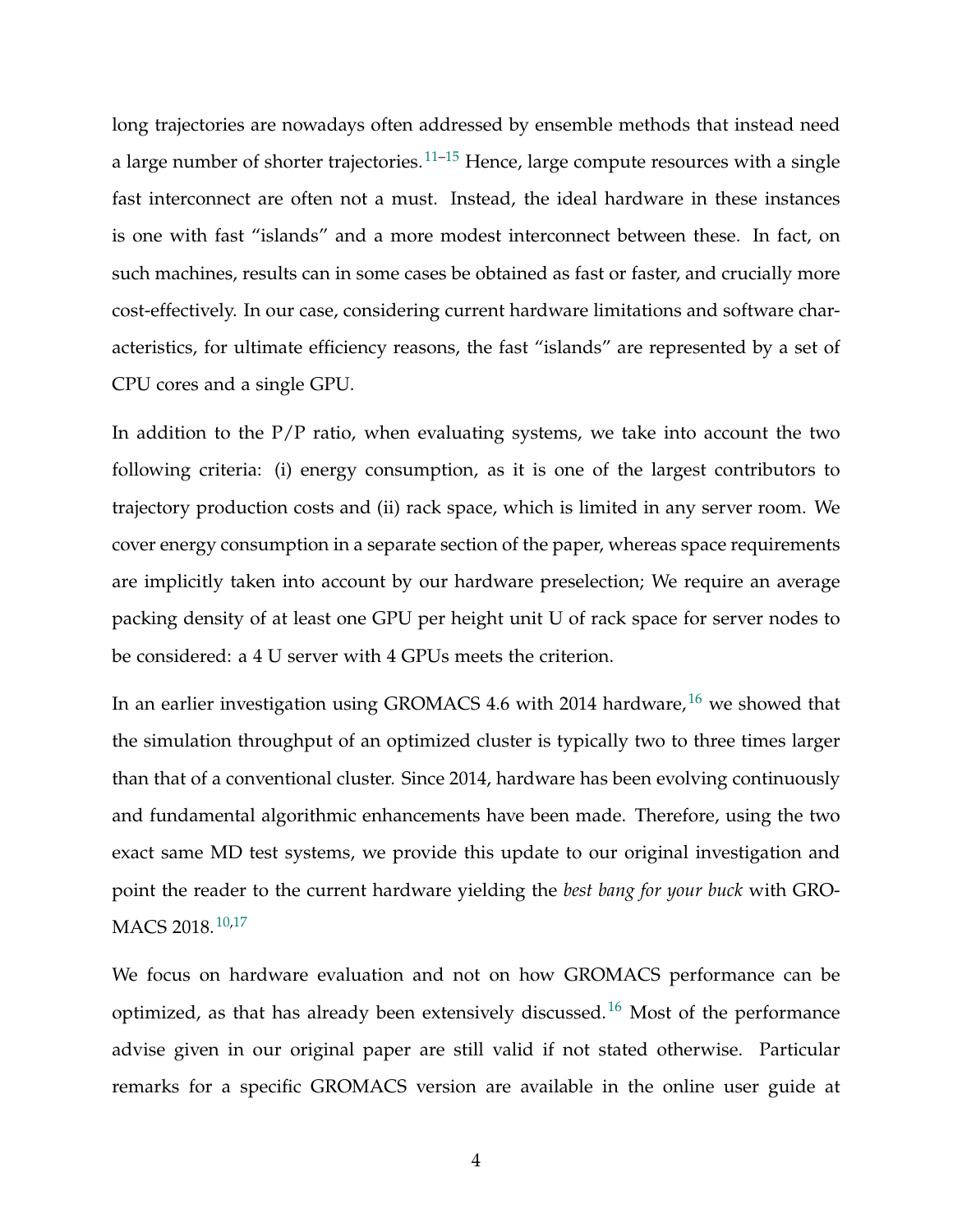<http://manual.gromacs.org/> in the section called *Getting good performance from mdrun*.

#### **1.1 GROMACS load distribution schemes**

GROMACS uses various mechanisms to parallelize compute work over available re-sources so that it can optimally benefit from the hardware's capabilities.<sup>[10,](#page-38-3)[18](#page-39-3)</sup> Processes sharing the computation of an MD system (these processes are called ranks) communicate via the Message Passing Interface (MPI) library, while each rank can consist of several OpenMP threads. Each rank can optionally have its short-range part of the Coulomb and van der Waals interactions (the *pair interactions*) calculated on a GPU, if present; this process is called offloading and is illustrated in Fig. [5.](#page-14-0) The long-range part of Coulomb interactions is computed with the Particle Mesh Ewald (PME) method,  $19$ which can be performed on a subset of the available ranks for improved parallel efficiency. Alternatively, from version 2018 on, PME can also be offloaded to a GPU. On the lowest level of the parallelization hierarchy, SIMD (single instruction multiple data) parallelism is exploited in almost all performance-sensitive code parts.

#### **1.2 Summary of the 2014 investigation**

To illustrate the advancements, both on the implementation side as well as on the hardware side, over the past five years, we summarize the main points of our original investigation in the following.

In our original investigation,  $16$  we determined hardware prices and GROMACS 4.6 performances for over 50 different node configurations built from 12 CPU and 13 GPU models. In particular, we compared consumer GPUs with professional GPUs. Professional GPUs like NVIDIA's Tesla and Quadro models are typically used for computer-aided design, computer-generated imagery, and in HPC. Consumer GPUs, like the GeForce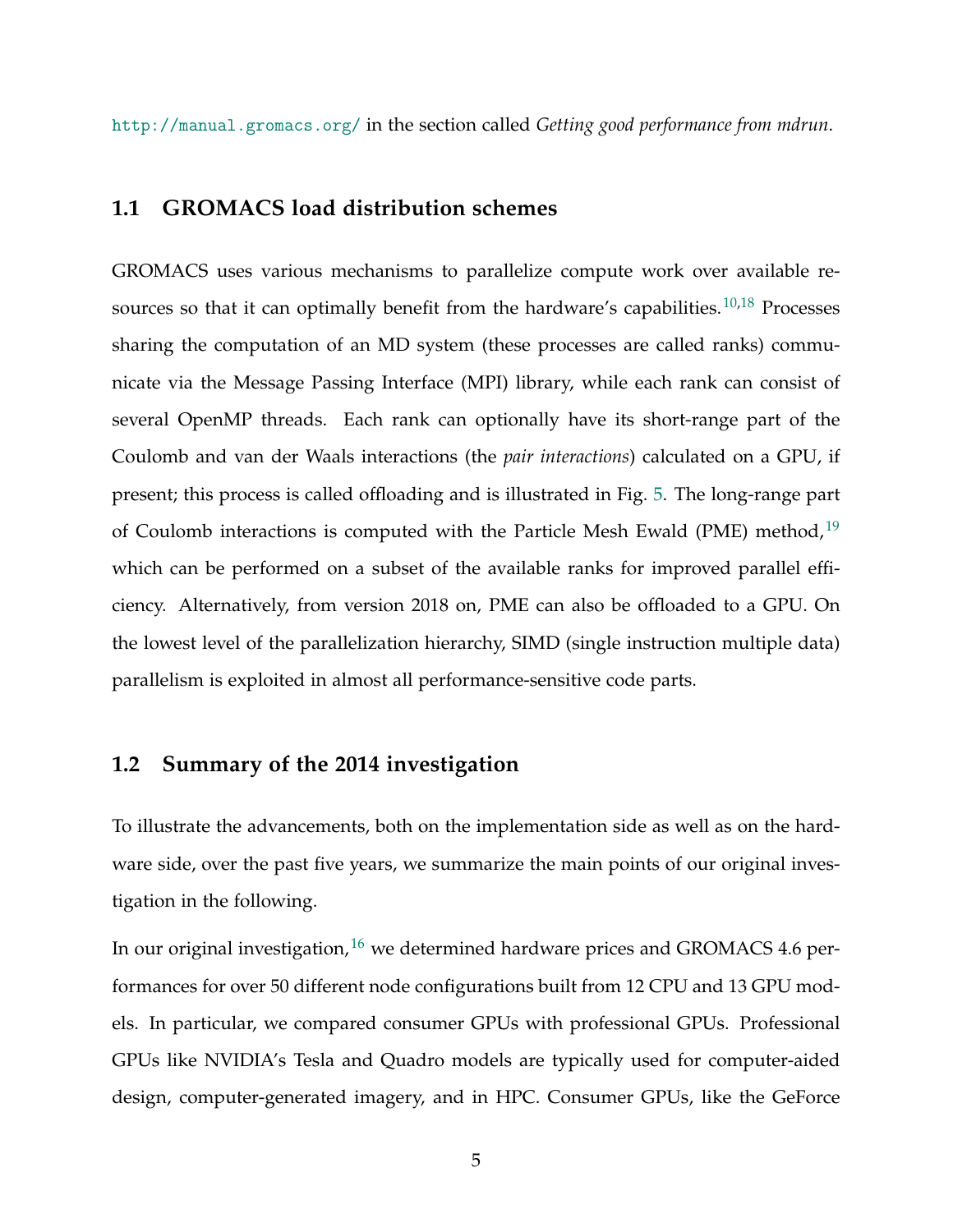| MD system             | $MEM^{20}$                    | RIB <sup>1</sup> | VES <sup>21</sup> | <b>BIG</b>                                                        |
|-----------------------|-------------------------------|------------------|-------------------|-------------------------------------------------------------------|
| # particles           | 81,743                        | 2,136,412        | 72,076            | 2,094,812                                                         |
| system size (nm)      | $10.8 \times 10.2 \times 9.6$ | $31.2^3$         |                   | $22.2 \times 20.9 \times 18.4$ 142.4 $\times$ 142.4 $\times$ 11.3 |
| time step (fs)        |                               | 4                | 30                | 20                                                                |
| cutoff radii (nm)     | 1.0                           | 1.0              | 1.1               | 1.1                                                               |
| PME mesh spacing (nm) | 0.12                          | 0.135            |                   |                                                                   |

<span id="page-5-0"></span>Tab. 1: Specifications of the MD benchmarks. Our principal benchmarks are done with atomistic MEM and RIB systems, whereas for comparison, we also benchmark two coarse grain systems (VES and BIG, see section [2.6\)](#page-20-0) using the Martini force field.

series, are mainly used for gaming. They are much cheaper (up to about  $1000 \in \text{net com-}$ pared to several thousand Euro for the professional cards) and lack some of the features the professional models offer, e.g. regarding memory and double precision floating-point performance.

Our two main benchmark systems (that we continue to use in the present study) were an 80 k atom membrane protein embedded in a lipid bilayer surrounded by water and ions (MEM) and a 2 M atom Ribosome system (RIB) solvated in water and ions, see Table [1](#page-5-0) for specification details. On each hardware configuration, we determined the fastest settings for running a single simulation of each system by performing a scan of the parameters controlling the parallelization settings, i.e., the number of MPI ranks, the number of OpenMP threads, and the number of separate PME ranks.

We concluded from our investigation (Fig. [1\)](#page-6-0) that single CPU-only nodes and nodes with professional GPUs have a comparably low P/P ratio, whereas consumer GPUs improve the P/P ratio by a factor of 2–3. Adding the first consumer GPU to a node yields the largest increase of the P/P ratio, whereas adding too much GPU power can also lower the P/P ratio (for instance, compare the 2x E5-2680v2 nodes with 2 and 4 GTX980 GPUs in Fig. 6 of the original publication  $16$ ).

Parallelizing a simulation over many nodes to increase the performance leads to a dramatic decrease of the  $P/P$  ratio (Fig. [1,](#page-6-0) top right corner). For projects where the total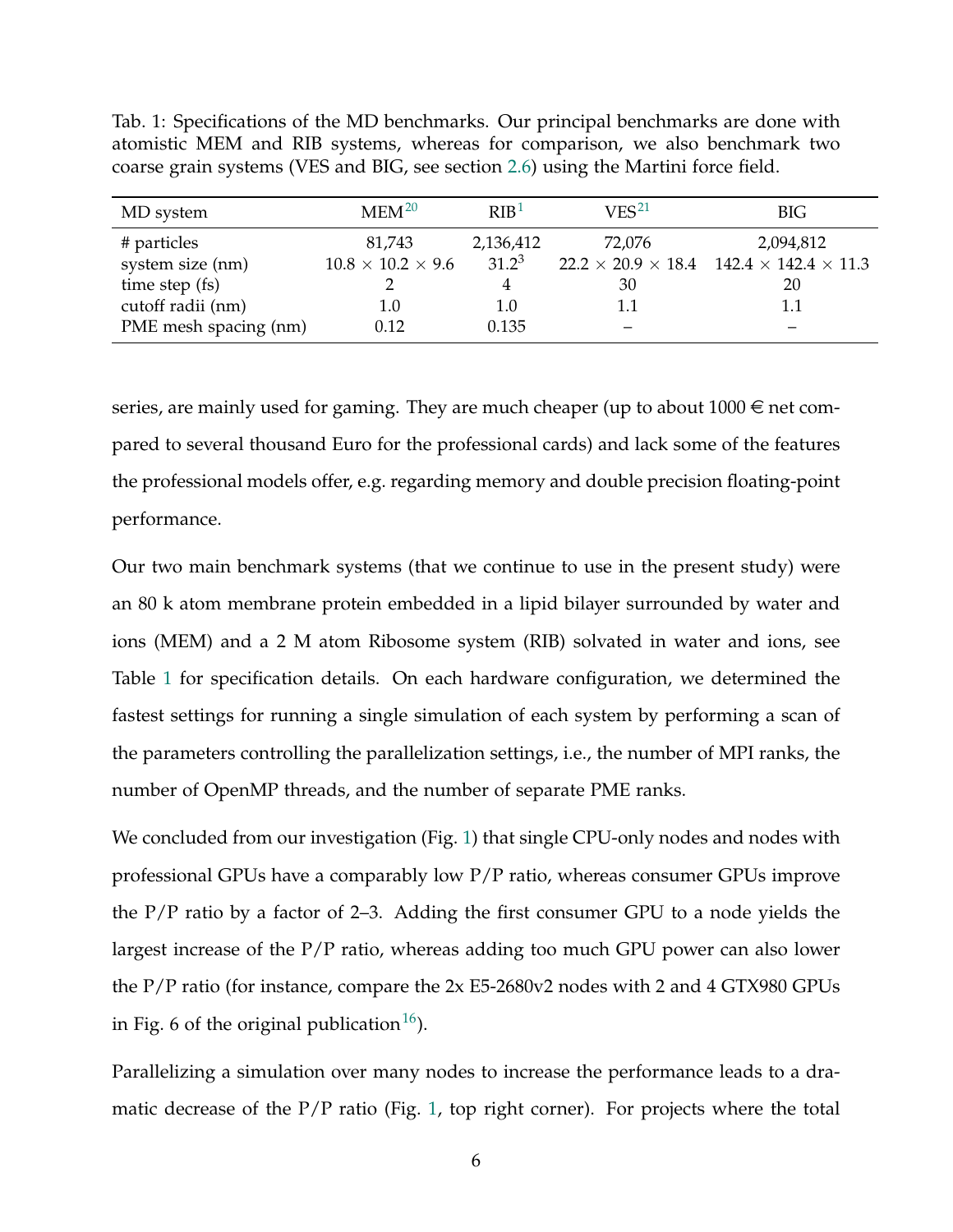<span id="page-6-0"></span>

Fig. 1: Summary of our original investigation testing GROMACS 4.6 on nodes built from hardware available in 2014.<sup>[16](#page-39-1)</sup> Hardware costs vs. MEM benchmark performance (circles) for three classes of node types: CPU-only nodes (orange), nodes with professional Tesla GPUs (purple), and nodes with consumer GeForce GPUs (green). Dotted lines connect GPU nodes with their CPU counterparts. Circles connected by colored lines denote a cluster built from that node type, numbers in the circles denote how many of these nodes took part in the benchmark. The white lines are isolines of equal P/P ratio. Moving down from one isoline to the next increases the P/P ratio by a factor of two (red shaded area = low  $P/P$  ratio, green shaded area = high  $P/P$  ratio).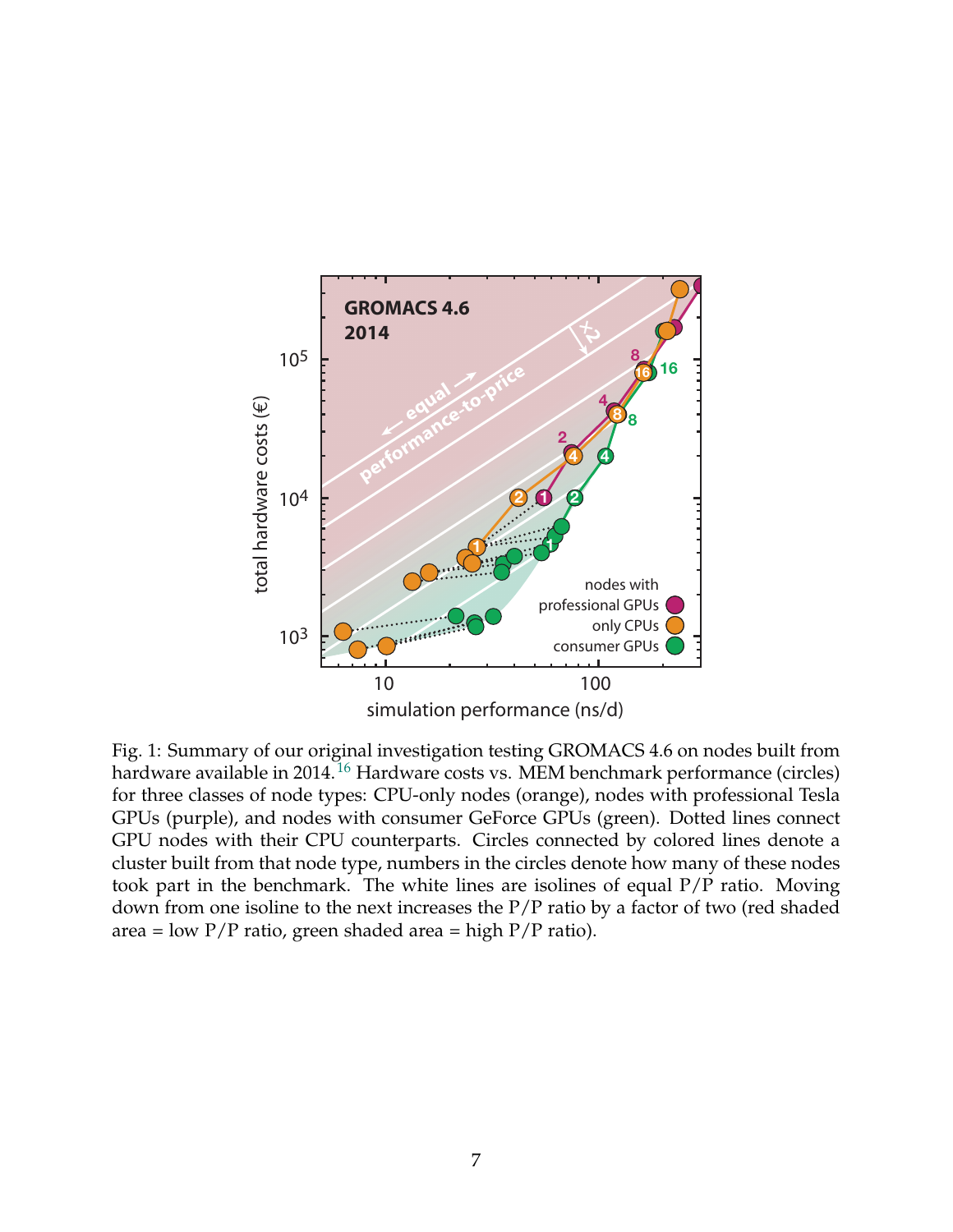amount of sampling is more important than the length of the individual trajectories, it is therefore advisable to run many single-node simulations instead of a few multi-node ones.

#### **1.3 Hardware and software developments 2014–2018**

#### **Hardware developments**

Over the past five years, GPU compute power has significantly increased (compare Table [2](#page-9-0) and Fig. [2\)](#page-10-0). The recent NVIDIA *Turing* architecture GPUs (olive bars) are two to three generations ahead of the *Kepler* and *Maxwell* architectures (black bars) we tested in 2014 and have improved single precision (SP) floating point performance by more than threefold in this period. This was enabled by a leap in semiconductor manufacturing technology, shrinking transistors from the 28 nm process used in *Kepler* and *Maxwell* to 12 nm on *Volta* and *Turing,* and increasing transistor count more than fivefold. In contrast, during the same period, CPU manufacturing has taken a more modest step forward from 22 to 14 nm. However, effective MD application performance of GPUs has in some cases improved even more than what raw floating point performance would suggest, thanks to microarchitectural improvements making GPUs more efficient at and therefore better suited for general purpose compute. As an example, consider the performance of the compute-bound non-bonded pair interaction kernel (Fig. [3,](#page-11-0) top panel). While the throughput increase between earlier GPU generations, like the Tesla K40 to Quadro M6000 to Quadro P6000, tracked the FLOP rate increase quite well (approximately 1.9x for both), the Tesla V100 shows 1.7x improvement for only 1.1x SP FLOP rate advantage (see purple bar on Figs. [2](#page-10-0) and [3\)](#page-11-0). Unlike the aforementioned professional GPUs with similar maximum power ratings, comparing consumer GPUs is less straightforward. However, a similar pattern is still well illustrated when contrasting the *Pascal* generation GTX 1080Ti with the *Turing* RTX 2080 GPU. Despite the approximately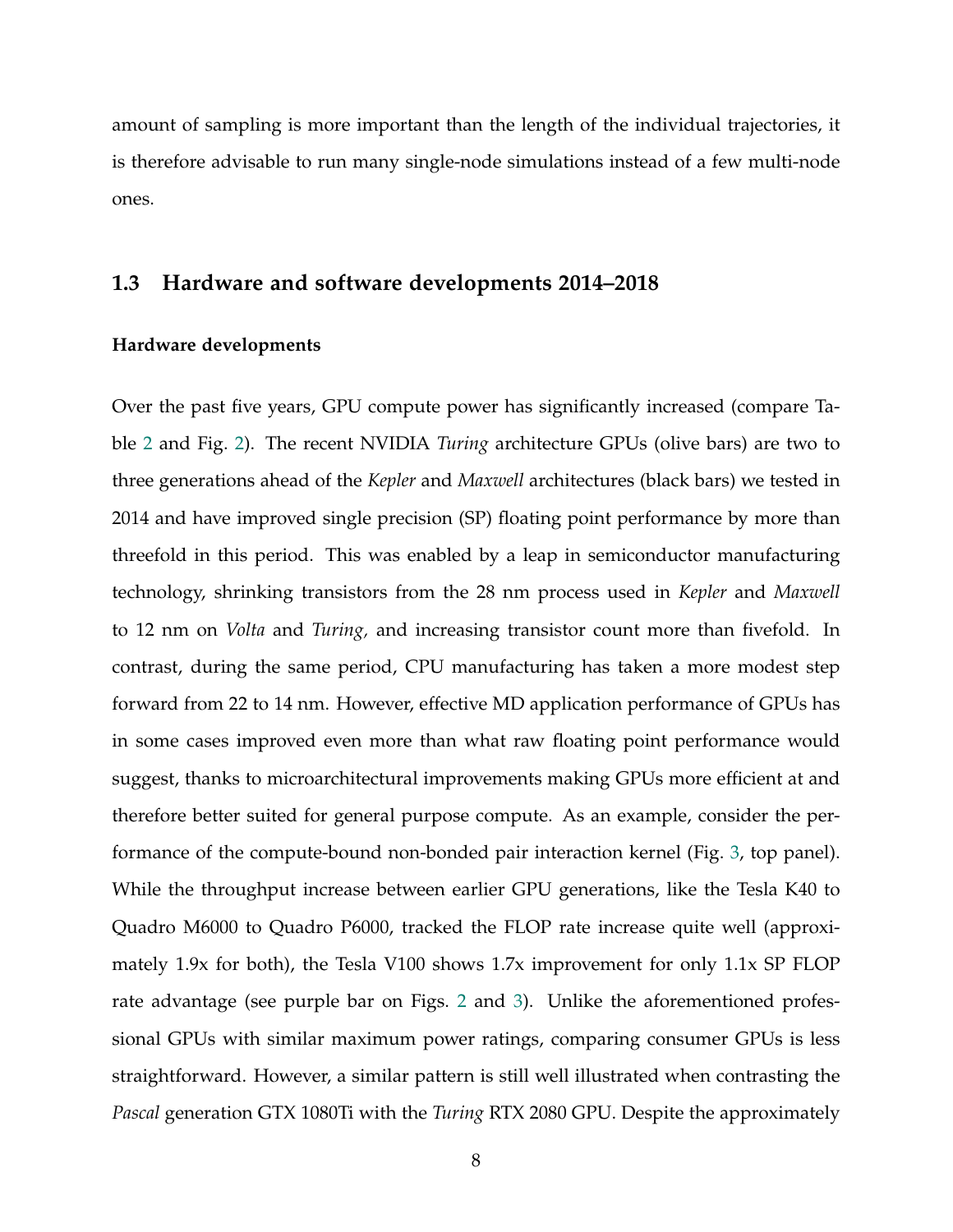10% lower FLOP rate as well as 10% lower maximum power rating, the 2080 is 40% and 29% faster in non-bonded and PME computation, respectively. Across two generations of GPUs, we observe up to 6x and 4x performance improvement for the GPU-offloaded GROMACS compute kernels, the non-bonded pair interactions and PME electrostatics, respectively. In contrast, while the theoretical FLOP rate of CPUs has increased by a similar rate as that of GPUs, microarchitectural improvements like the wider AVX512 SIMD instruction sets translated into an only relatively modest gain in application performance, even in thoroughly SIMD-optimized codes like GROMACS.

This confluence of GPU manufacturing and architectural improvements has opened up a significant performance gap between CPUs and GPUs, in particular for compute-bound applications like MD, that do not heavily rely on double-precision floating point arithmetic. Additionally, the performance per Watt advantage and the affordability of high performance consumer GPUs, thanks to the competitive computer gaming industry, have further strengthened the role of GPUs in the MD community. The application performance improvements on GPUs have also led to a shift in typical hardware balance, important in applications that use offload-based heterogeneous parallelization, which motivated developments toward further GPU offload capabilities of the GROMACS MD engine.

#### **Software developments**

On the software side, there have been continuous improvements throughout the four major GROMACS releases between our previous study and the present work: 5.0 (June 2014), 5.1 (August 2015), 2016 (August 2016), and 2018 (January 2018). These releases yielded advances in algorithms (improved pair interaction buffer estimates), SIMD parallelization (in PME, improved bonded, constraints, and new update kernels) and kernel optimizations (improved force accumulation), as well as widespread multi-threading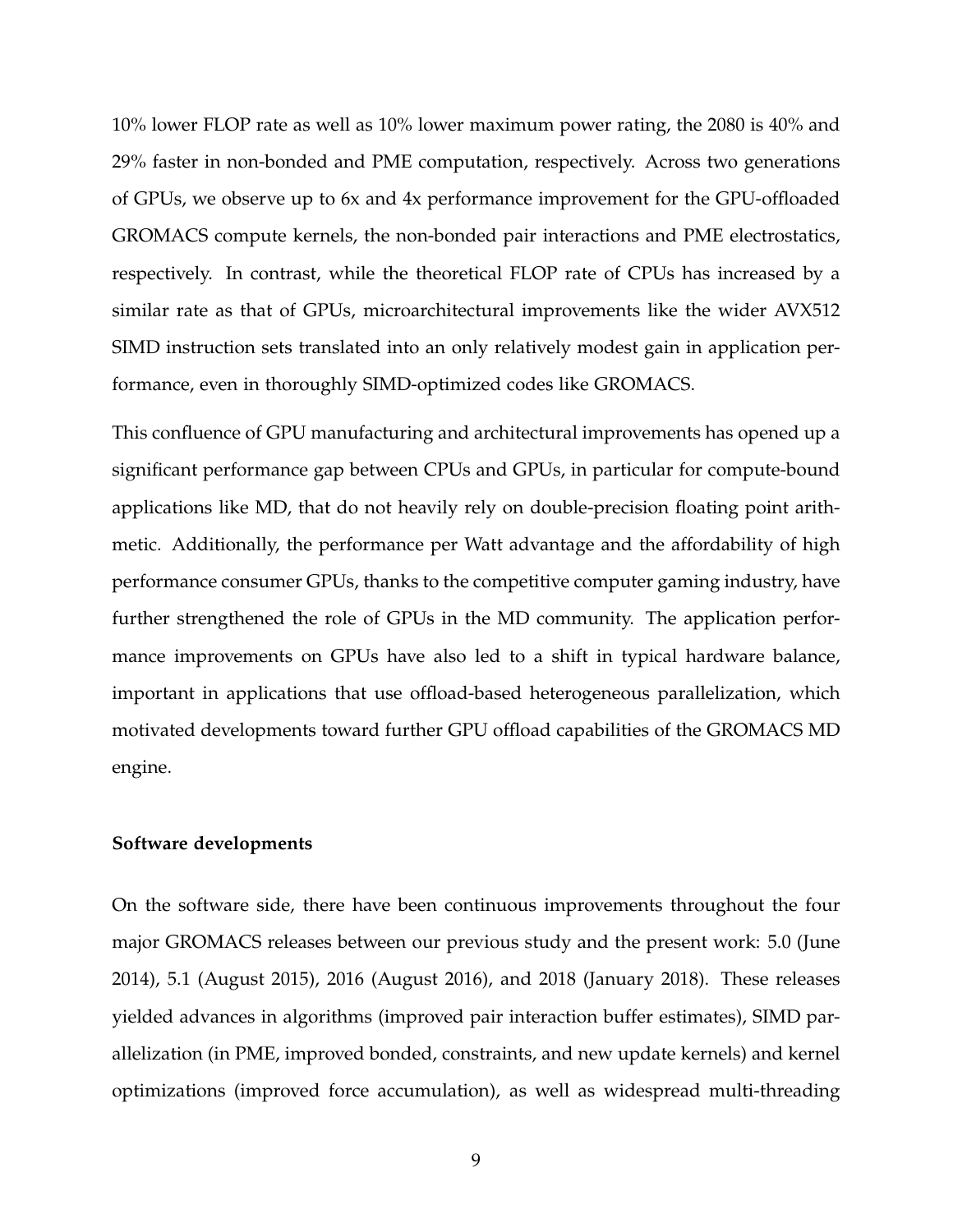<span id="page-9-0"></span>

| Tab. 2: Technical specifications of GPU models used in this study. |
|--------------------------------------------------------------------|
|--------------------------------------------------------------------|

Frequency and SP FLOP for professional NVIDIA GPUs are based on the default and maximum "application clocks," while for the consumer NVIDIA and AMD GPUs are based on the published base and boost clocks. Note that the NVIDIA GeForce GPUs will often operate at even higher clocks under compute workloads than those indicated by the boost clock (even without factory overclocking), especially in well-cooled environments. For GPUs that were available in 2018, the last column lists the approximate net price in 2018. Note that only the NVIDIA cards can execute CUDA code, whereas on AMD cards OpenCL can be used.

| model                     | archi-  | compute | base – boost |                          |      | <b>SP TFLOPS</b> |                          |      | $\approx$ price |  |
|---------------------------|---------|---------|--------------|--------------------------|------|------------------|--------------------------|------|-----------------|--|
|                           | tecture | units   | clock (MHz)  |                          |      |                  | $(\in$ net)              |      |                 |  |
| NVIDIA consumer GPUs:     |         |         |              |                          |      |                  |                          |      |                 |  |
| <b>GTX 680</b>            | Kepler  | 1536    | 1006         |                          | 1058 | 3.1              | $\equiv$                 | 3.3  |                 |  |
| <b>GTX 980</b>            | Maxwell | 2048    | 1126         | $\overline{\phantom{0}}$ | 1216 | 4.6              | $\equiv$                 | 5    |                 |  |
| <b>GTX 1070</b>           | Pascal  | 1920    | 1506         | $\equiv$                 | 1683 | 5.8              | $\equiv$                 | 6.5  | 310             |  |
| <b>GTX 1070Ti</b>         | Pascal  | 2432    | 1607         | $\equiv$                 | 1683 | 7.8              | $\equiv$                 | 8.2  | 375             |  |
| <b>GTX 1080</b>           | Pascal  | 2560    | 1607         | $\overline{\phantom{0}}$ | 1733 | 8.2              | $\equiv$                 | 8.9  | 420             |  |
| <b>GTX 1080Ti</b>         | Pascal  | 3584    | 1480         | —                        | 1582 | 10.6             | $\equiv$                 | 11.3 | 610             |  |
| <b>RTX 2070</b>           | Turing  | 2304    | 1410         | $\overline{\phantom{0}}$ | 1710 | 6.5              | $\overline{\phantom{0}}$ | 7.9  | 450             |  |
| <b>RTX 2080</b>           | Turing  | 2944    | 1515         | $\overline{\phantom{0}}$ | 1710 | 8.9              | $\qquad \qquad -$        | 10.1 | 640             |  |
| <b>RTX 2080Ti</b>         | Turing  | 4352    | 1350         |                          | 1545 | 11.8             | $\overline{\phantom{0}}$ | 13.4 | 1050            |  |
| <b>AMD GPUs:</b>          |         |         |              |                          |      |                  |                          |      |                 |  |
| Radeon Vega 64            | Vega    | 4096    | 1247         |                          | 1546 | 10.2             |                          | 12.7 | 390             |  |
| Radeon Vega FE            | Vega    | 4096    | 1382<br>1600 |                          | 11.3 |                  | 13.1                     | 850  |                 |  |
| NVIDIA professional GPUs: |         |         |              |                          |      |                  |                          |      |                 |  |
| Tesla K40c                | Kepler  | 2880    | 745          |                          | 875  | 4.3              | $\overline{\phantom{0}}$ | 5    |                 |  |
| Tesla K80                 | Kepler  | 4992    | 562          | $\equiv$                 | 875  | 5.6              | $\equiv$                 | 8.7  |                 |  |
| Quadro M6000              | Maxwell | 3072    | 988          | $\qquad \qquad -$        | 1152 | 6.1              | $\overline{\phantom{0}}$ | 7.1  |                 |  |
| Quadro GP100              | Pascal  | 3584    | 1303         | $\qquad \qquad -$        | 1556 | 9.3              | $\equiv$                 | 11.1 |                 |  |
| Quadro P6000              | Pascal  | 3840    | 1506         |                          | 1657 | 11.6             |                          | 12.7 | 4600            |  |
| Tesla V100                | Volta   | 5120    | 1275         |                          | 1380 | 13.6             | $\overline{\phantom{0}}$ | 14.1 | 8000            |  |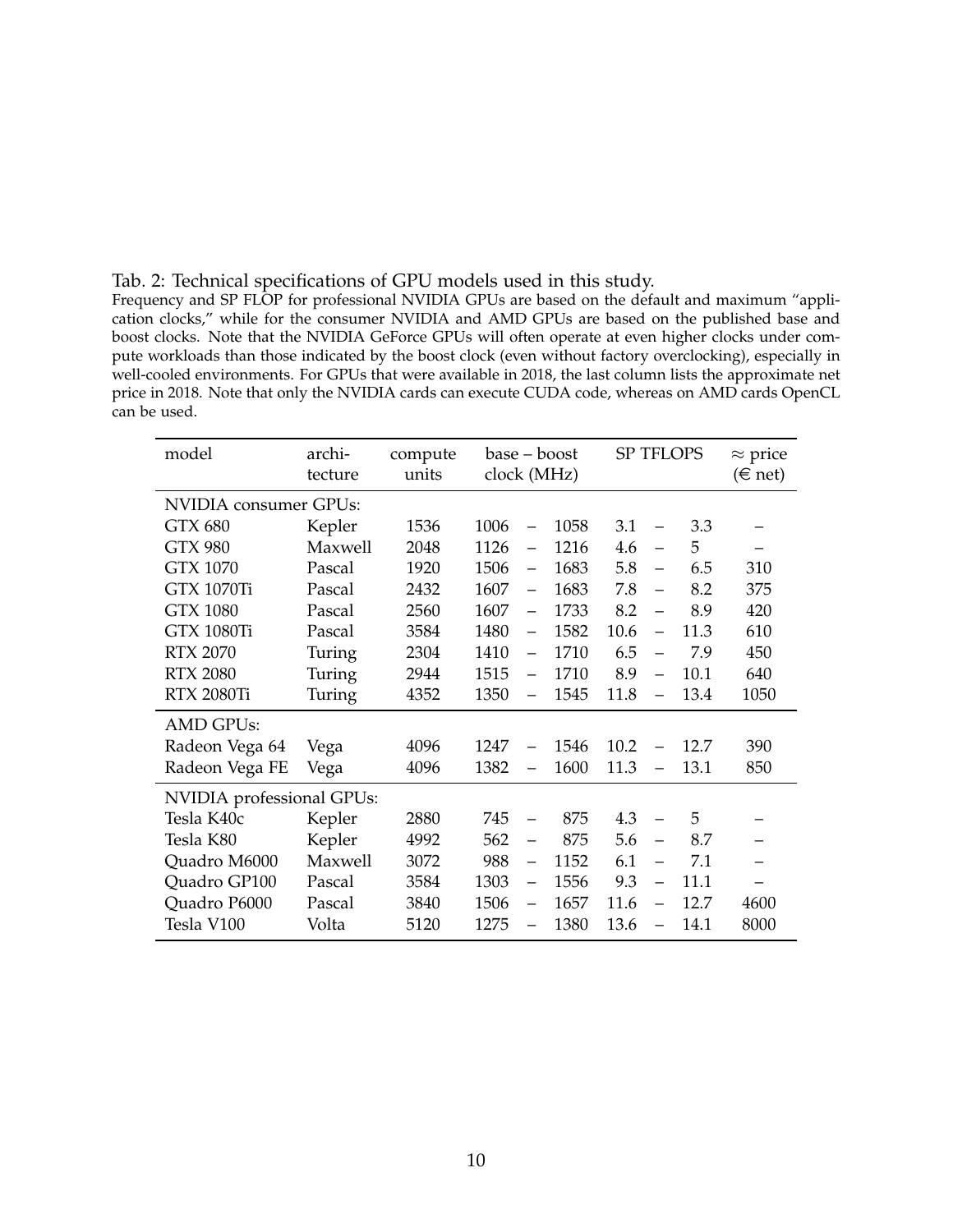<span id="page-10-0"></span>

Fig. 2: Raw SP floating-point performance of selected GPU models as computed from cores and clock rate (shaded area depicts FLOPS when running at boost/maximum application clock rate). Consumer GPUs that were part of the 2014 investigation are depicted in black, recent consumer GPUs in shades of green, Quadro and Tesla professional GPUs in purple.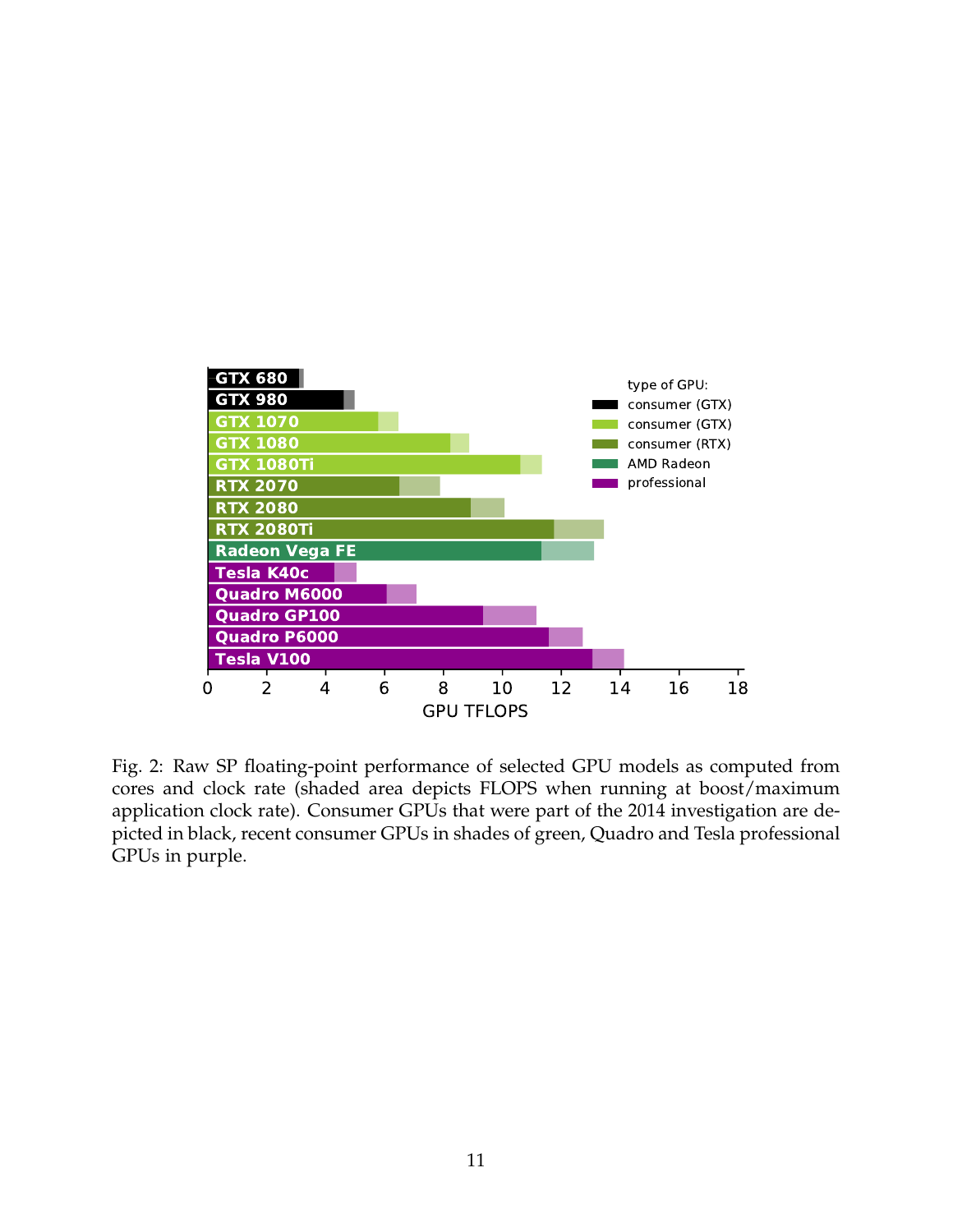<span id="page-11-0"></span>

Fig. 3: Throughput of the GPU-offloaded computation: short-range non-bonded interactions (top panel) and PME long-range electrostatics (bottom panel) across GPU devices representing the various hardware generations and categories in this study. Coloring matches that of Fig. [2.](#page-10-0) Throughput of computation is expressed as atoms per millisecond to aid comparing to the raw FLOPS.

Measurements were done by profiling kernel execution (with concurrency disabled) of a run with a TIP3P water box of 384,000 atoms (cutoff radii 1.0 nm, PME mesh spacing 0.125 nm, time step 2 fs), chosen to allow comparing different GPUs with different scaling behavior each at peak throughput for both kernels.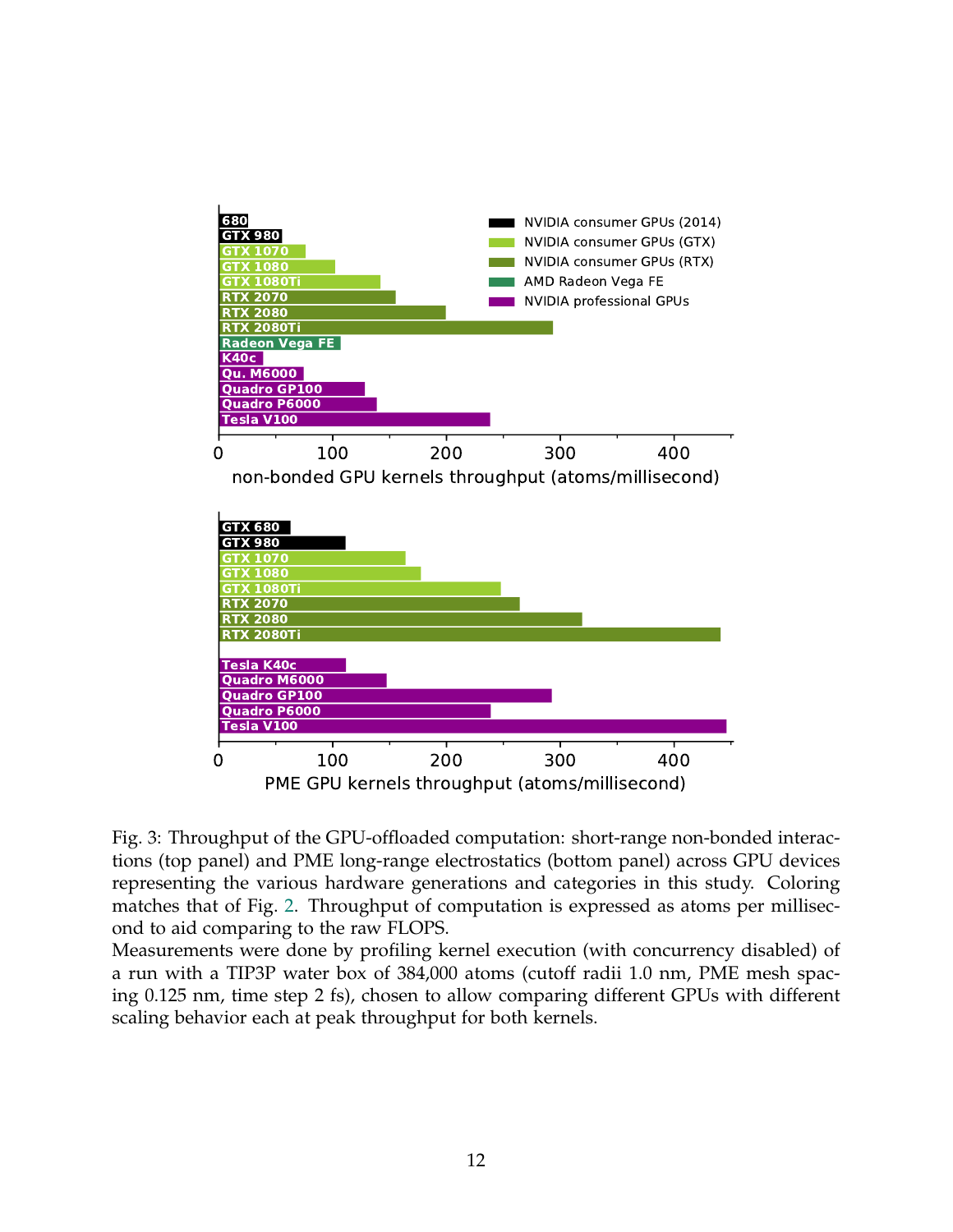<span id="page-12-0"></span>

Fig. 4: Proxy metric for P/P ratio of selected GPU models, computed as GROMACS 2018 GPU kernel performance divided by price given in Table [2.](#page-9-0) Light/shaded bars of each row show  $P/P$  derived for timings of non-bonded kernels only, dark bars show  $P/P$ derived from total timings of non-bonded and PME kernels. The P/P of the AMD Vega 64 is estimated from the measured throughput of AMD Vega FE but the price of Vega 64.

optimizations (like sparse summation for per-thread bonded force outputs). Efforts in designing code to increase on-node parallelism (wider SIMD units, higher core counts, and more accelerator-heavy compute nodes) both aim at fueling performance improvements throughout the years making better use of existing hardware but also at preparing the code for hardware evolution, an investment that promises future benefits.

Two significant improvements allowed the 2018 release to take further leaps in performance. First, the *dual pair list* extension of the cluster pair algorithm<sup>[22](#page-39-7)</sup> was developed with two goals: reducing the computational cost of pair search (and domain decomposition) and facilitating optimal simulation performance without manual parameter tuning. The dual pair list algorithm enables retaining the pair list far longer while avoiding non-bonded computation overheads. This is achieved by building a larger pair list less frequently (every 100–200 MD steps) using a suitably longer buffered interaction cutoff. By using a frequent *pruning* step based on a short buffered cutoff, a smaller pair list with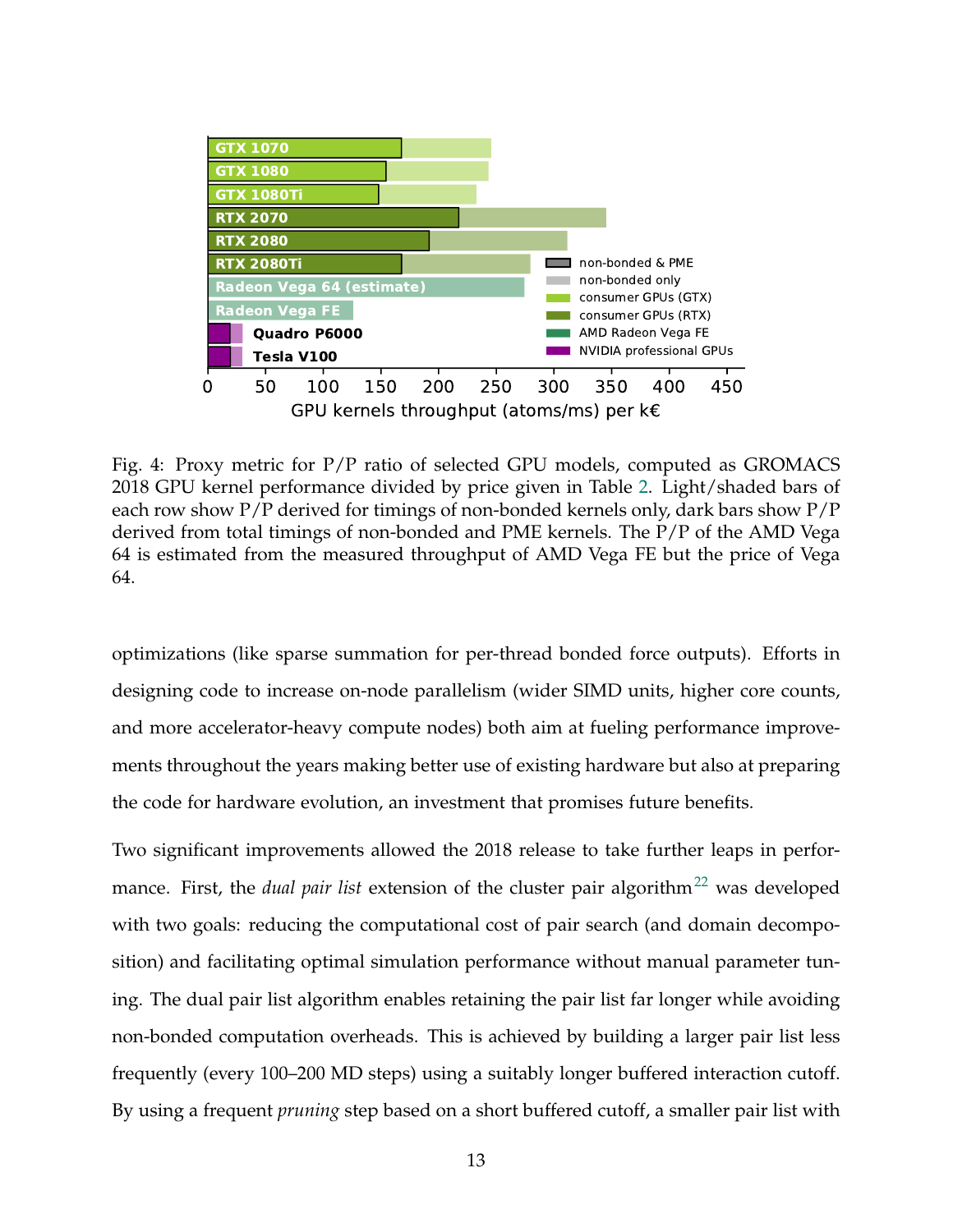a lifetime of typically 5–15 MD steps (value auto-tuned at runtime) is obtained, which is then used in evaluating pair interactions. Less frequent pair search significantly reduces the cost of this expensive computation whereas the list pruning avoids introducing overheads of extra pair interaction evaluations due to a large buffer. The added benefit is that tuning the search frequency to balance these two costs for optimal performance is no longer needed.

The second major improvement is that, while GROMACS versions 4.6, 5.x, and 2016 could offload only the short-range part of Coulomb and van der Waals interactions to the GPU, in the 2018 release the PME mesh part can also be offloaded to CUDA enabled devices (Fig. [5\)](#page-14-0). By enabling offload of more work, the computational balance within GROMACS can be shifted such that it exploits the shift in hardware balance in recent years. This improvement makes it possible to efficiently utilize nodes with more and stronger GPUs and it enables significantly higher P/P ratios than prior versions on recent hardware. At the same time, sticking to the offload-based parallelization approach with improvements focused on both CPU and GPU is still important and has two major benefits: (i) It makes sure that nearly all of the versatile GROMACS features remain supported with GPU acceleration (as opposed to limiting use of GPUs to only the subset of common features ported to GPUs). (ii) Additionally, offload allows minimizing the risk of vendor lock-in, which is not negligible when the hardware of the dominant manufacturer can only be employed (with meaningful performance) using proprietary tools and non standards-based tools and programming models.

As PME offloading with OpenCL will only be supported starting from the 2019 release, we did not include AMD GPUs in our benchmark study yet. However, we expect that recent AMD GPUs will be competitive against similarly priced NVIDIA consumer GPUs, as suggested by both the non-bonded kernel performance (see Fig. [3\)](#page-11-0) and by the proxy P/P ratio (Fig. [4\)](#page-12-0).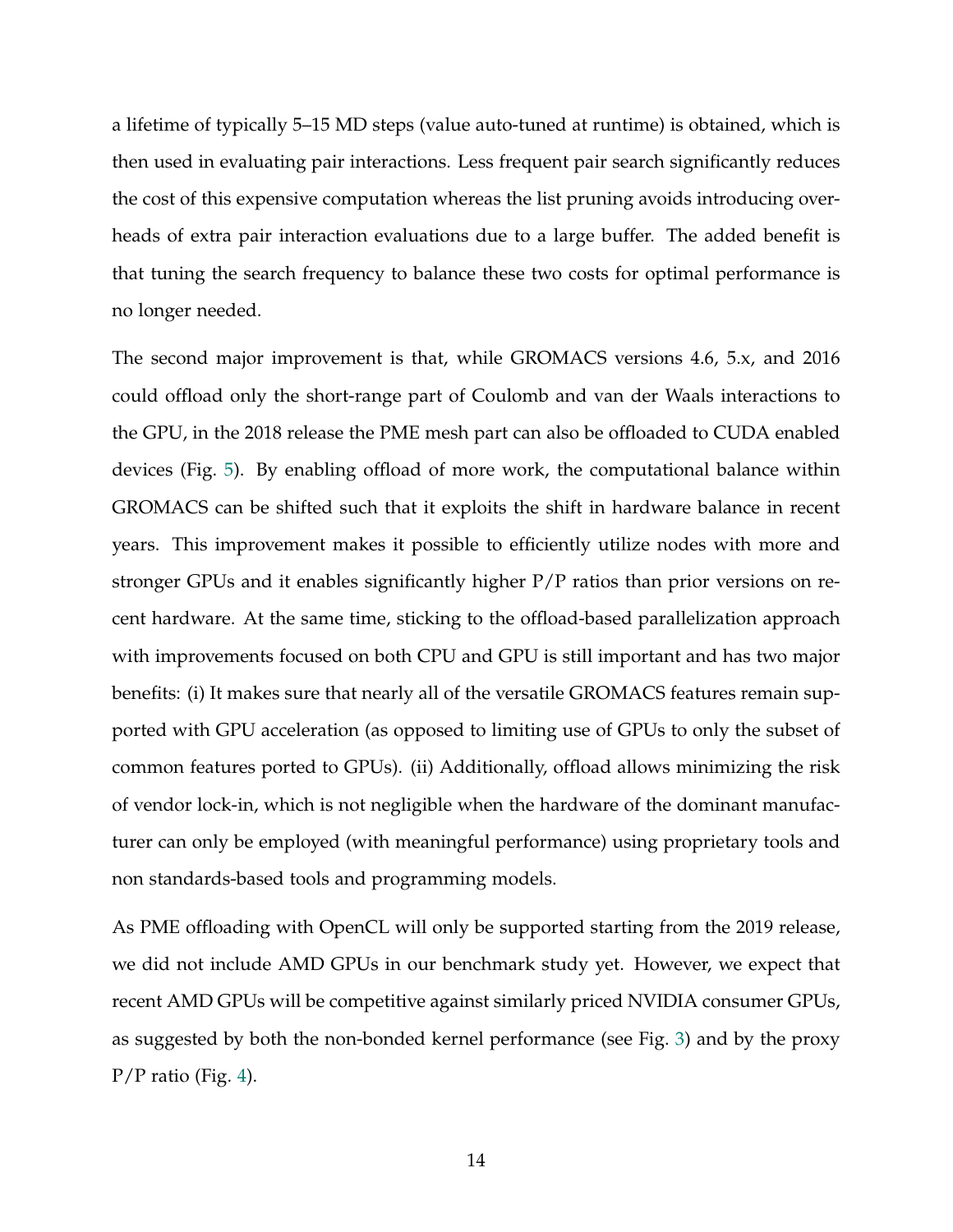<span id="page-14-0"></span>

Fig. 5: Comparison of different offloading schemes employed by GROMACS 4.6, 5.x, and 2016 (B) and GROMACS 2018 (C, D). Differently colored boxes represent the different main force computation parts of a typical MD step, whereas grey boxes represent the CPU-GPU data transfers. By offloading compute-intensive parts of the MD step and using algorithms to optimize concurrent CPU-GPU execution, the wall-time required by a time step (black vertical arrow) is decreased.

**A:** Without GPUs, the short-range non-bonded interactions (blue), PME (orange), and the bonded interactions (red) are computed on the CPU. Once all forces have been derived, the atomic positions are updated (white).

**B:** Since version 4.6, GPU(s) can compute the non-bonded forces, while the CPU(s) do PME and the bonded forces. As a result, the wall clock time per MD step is significantly shortened, at the small expense of having to communicate positions **x** and forces **F** between CPU and GPU (grey).

**C:** Version 2018 introduced the dual pair list algorithm, which a) reduces the number of short-range non-bonded interactions that are calculated, and b) reduces the frequency of doing pair search on the CPU (not shown here). There is no computational overhead added, as the dynamic list pruning (green box) happens on the GPU(s) while the CPU updates the positions (white).

**D:** Since version 2018, also PME can be computed on a GPU, further reducing the wall clock time per MD step, if enough GPU processing power is available.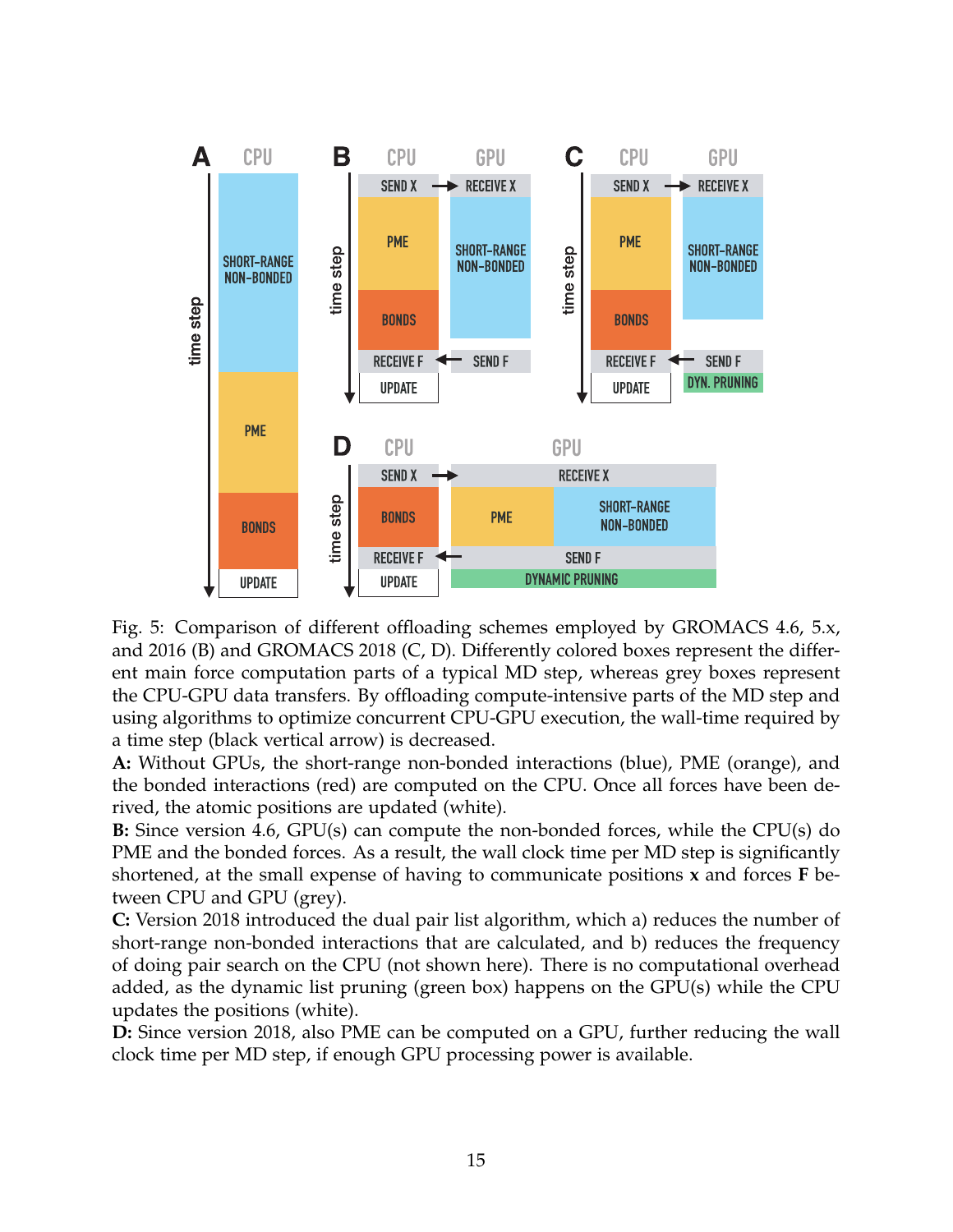The offloading approach works best at a balanced GPU/CPU compute power ratio, i.e. if the ratio is adapted to the typical requirements of GROMACS simulations (Fig. [5\)](#page-14-0). With our benchmarks and our hardware choices, we aim to determine this optimum. The more compute work is offloaded, the more this balance is shifted towards the GPU, which enables higher P/P ratios if GPUs are cheap. The switch to GROMACS 2018 shifted the optimal CPU/GPU balance significantly towards the GPU, as shown in the following.

#### **Assembling optimal GPU nodes for GROMACS 2018**

Choosing the right hardware components to build a node with a competitive  $P/P$  ratio is a puzzle on its own (Fig. [6\)](#page-15-0). Let us for a moment focus on the proxy  $P/P$  ratio of the

<span id="page-15-0"></span>

Fig. 6: Breakdown of node costs into individual components for four exemplary node types. Costs for CPU, RAM, and SSD disk are identical for nodes A–D, however, with two GPUs (B, D) a chassis with a stronger power supply has to be used, making the node significantly more expensive.

GPUs only (Fig. [4\)](#page-12-0). Considering raw GROMACS GPU kernel throughput, of the *Pascal* architecture GPUs, the 1080 offers the highest P/P ratio, whereas of the *Turing* GPUs, the 2070 performs best. However, considering GPUs with optimal P/P ratio only is not always be the best solution, as a node is often more expensive the more GPUs it can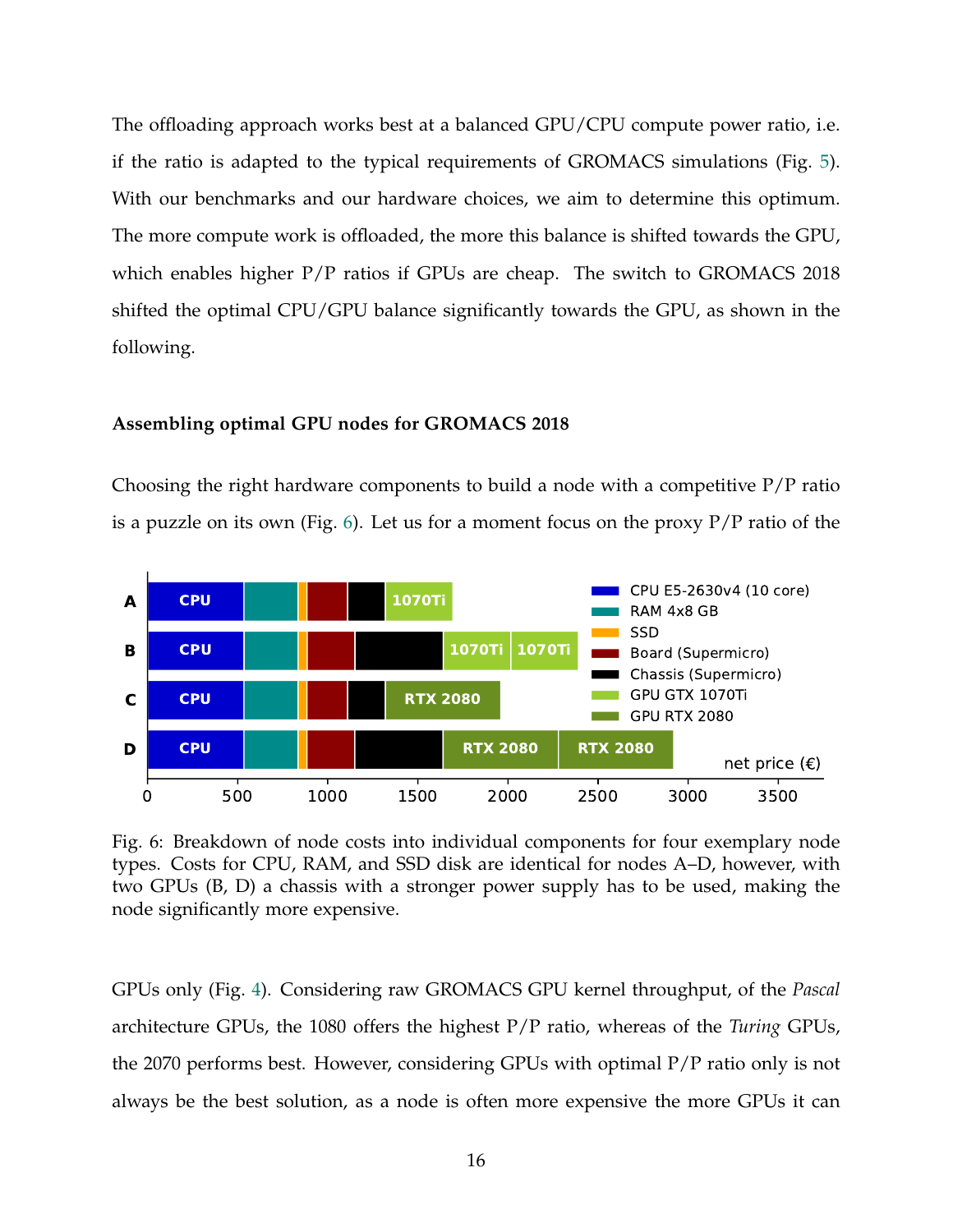accommodate (see Fig. [6](#page-15-0) for an example). As a result, to optimize for the combined  $P/P$ ratio of a whole node, it typically is better to choose a consumer GPU with a lower P/P ratio but higher performance.

Apart from the Gold6148F  $\times$  2 node with two Tesla V100's (Table [3](#page-26-0) bottom, and Fig. [9](#page-28-0) top), we did not build and benchmark any nodes with professional GPUs for two reasons: (i) A Tesla GPU already costs more than most of the tested nodes including their consumer GPU(s). (ii) For MD simulations with GROMACS, the added benefit of using professional GPUs is marginal (ECC reliability, warranty) and consumer models with comparable application performance generally exist.

## **2 Methods**

For the main part of this study, the same two benchmark input files as in our 2014 investigation were used (Table [1\)](#page-5-0), to facilitate the comparison between new and old hard- and software.

#### **2.1 Software environment**

Benchmarks done for evaluating GROMACS developments (Section [3.1\)](#page-21-0) used the latest release of each version. All other benchmarks have been performed using GRO-MACS 2018, with AVX2 256 SIMD instructions switched on at compile time for Intel CPUs and AVX2 128 SIMD instructions for AMD CPUs (with the exception of Table [4,](#page-27-0) where AVX 256 was used reflecting the hardware capabilities). Additionally, as version 4.6 did not have SIMD kernel support for the AVX2 256 instruction set, here we used the AVX 256 build with adding the -mavx2 -mfma compiler optimization flags to allow AVX2 instructions to be generated.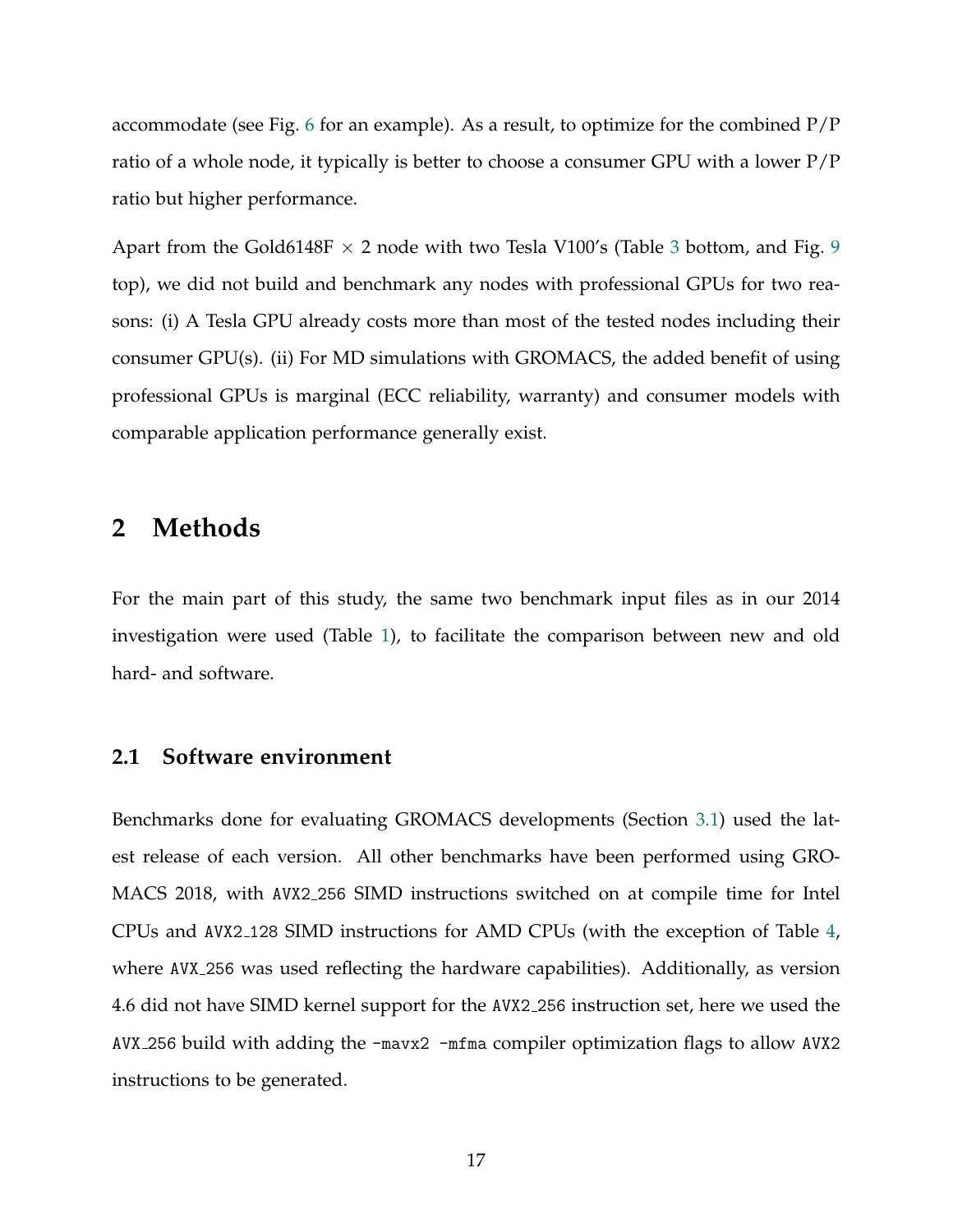On nodes with no or a single GPU, GROMACS' built-in thread-MPI library was used, whereas on multi-GPU nodes Intel MPI 2017 was used. OpenMP support was always enabled. Additionally, GROMACS was linked against the portable hardware locality library hwloc<sup>[23](#page-40-0)</sup> version 1.11. On nodes without GPUs, the FFT needed by PME is calculated on the CPU. Therefore, we employed FFTW 3.3.7, $^{24}$  $^{24}$  $^{24}$  compiled with GCC 4.8 using the options --enable-sse2 --enable-avx --enable-avx2 that are recommended for best GROMACS performance. On GPU nodes, CUDA cuFFT was automatically used with PME offloading.

All hardware was tested in the same software environment by booting the nodes from a common image with Scientific Linux 7.4 as operating system (except the Gold6148/V100 nodes, which ran SLES 12p3, and the GROMACS evaluation benchmarks, which ran on nodes with Ubuntu server 16.04.)

GROMACS was compiled either with GCC 5.4 and CUDA 8.0 or with GCC 6.4 and CUDA 9.1 for the main study, while in the GROMACS evaluation section GCC 7.3 and CUDA 10 was used.

#### **2.2 Impact of compiler choice and CUDA version**

To assess the impact of the chosen GCC/CUDA combination on the measured performances, we ran MEM benchmarks on identical hardware, but with both CUDA/GCC combinations. On a node with two E5-2670v2 CPUs plus two GTX 1080Ti GPUs, our MEM benchmark runs consistently faster with GCC6.4/CUDA9.1 over GCC 5.4/CUDA8, by 3.5% (average over 10 runs). On an E3-1270v2 CPU with GTX 1070, the factor is about 4%, whereas on a workstation with E5-1650v4 and GTX 980 it is about 1.5%. To correct for this effect when comparing hardware, the performances measured with the older GCC/CUDA combination have been multiplied with the factor 1.025.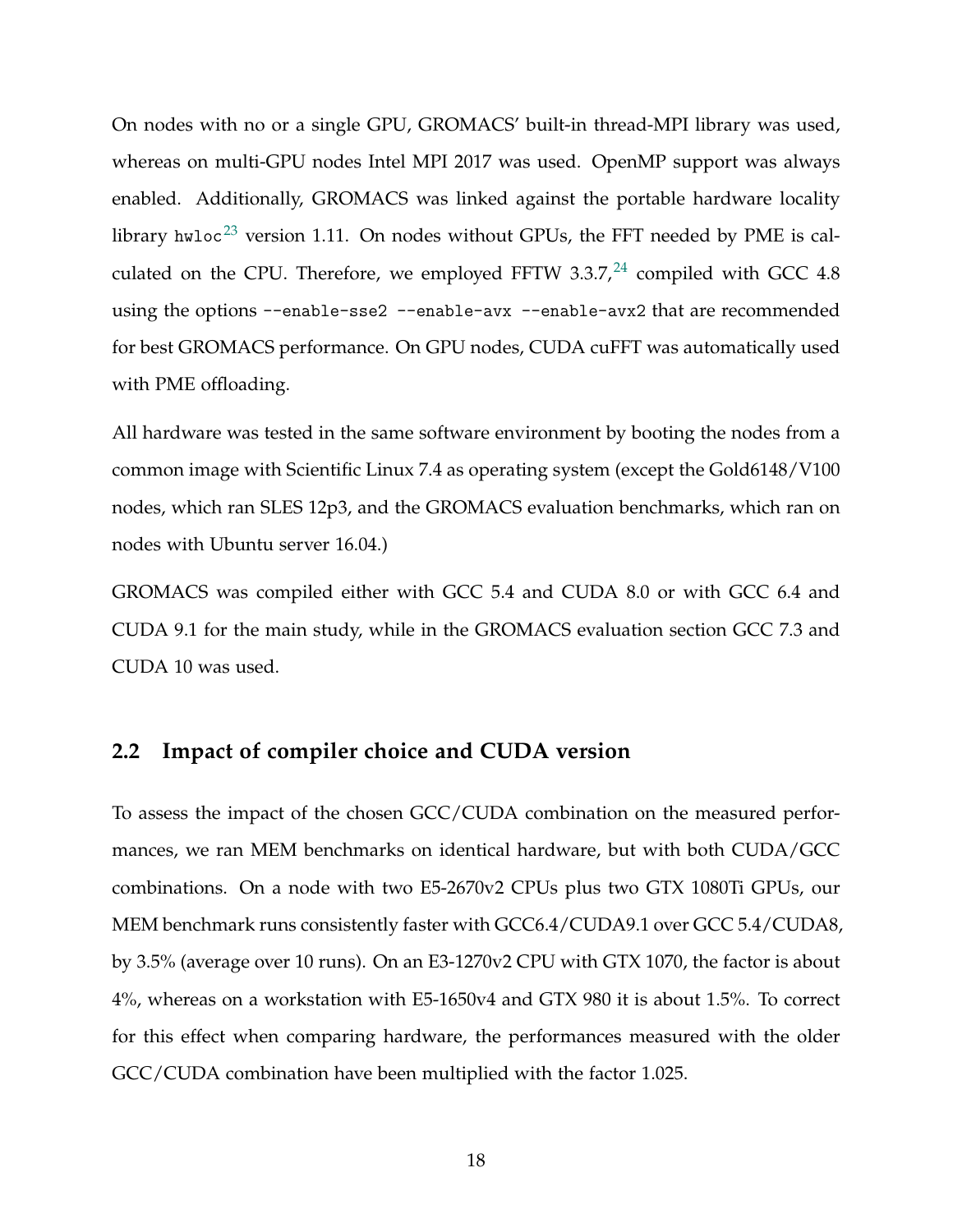The performance difference between using CUDA 9.1 and CUDA 10.0 was determined in a similar manner and as it turned out to be less than 0.5%, we did not correct for this small effect.

## **2.3 Benchmarking GROMACS performance evolution**

For GROMACS evaluation benchmarking (Figs. [7](#page-22-0) and [8\)](#page-25-0), data collection protocols tailored for characterizing performance of the various code versions were used. All runs were carried out using a GPU attached to the PCI bus of the CPU employed (or the first CPU where the master thread of the run was located when both CPUs were used in Fig. [8\)](#page-25-0). Two CPU threads per core were used, profiting from HyperThreading with threads pinned.

For the evaluation of performance as a function of CPU cores per GPU (Fig. [8\)](#page-25-0), we would ideally use CPUs that only differ in the number of cores and are identical otherwise. We mimicked such a scenario with a single CPU model by using just a part of its available cores. However, as modern CPUs, when only partially utilized, can increase the clock frequency of the busy cores, the comparison would be unfair. We therefore made sure that the cores not used by our benchmark were kept busy with a concurrent CPU-only GROMACS run (using the same input system as the benchmark), so that approximately the same clock frequency is used independent of how many cores the benchmark runs on.<sup>[\\*](#page-18-0)</sup> GROMACS evaluation benchmarks were repeated three times, with averages shown.

Lastly, all compile and runtime settings, other than the ones tested, were left at their default or auto-tuned values (including pair search frequency and CPU-GPU load bal-

<span id="page-18-0"></span><sup>\*</sup> Note that with this protocol the last level cache is shared by the two runs co-located on the CPU. Hence, measurements are not equivalent with turning off CPU cores not intended to be used and fixing a constant CPU frequency across all active cores, an alternative which would provide benchmarks for a small number of cores with an unrealistic amount of cache.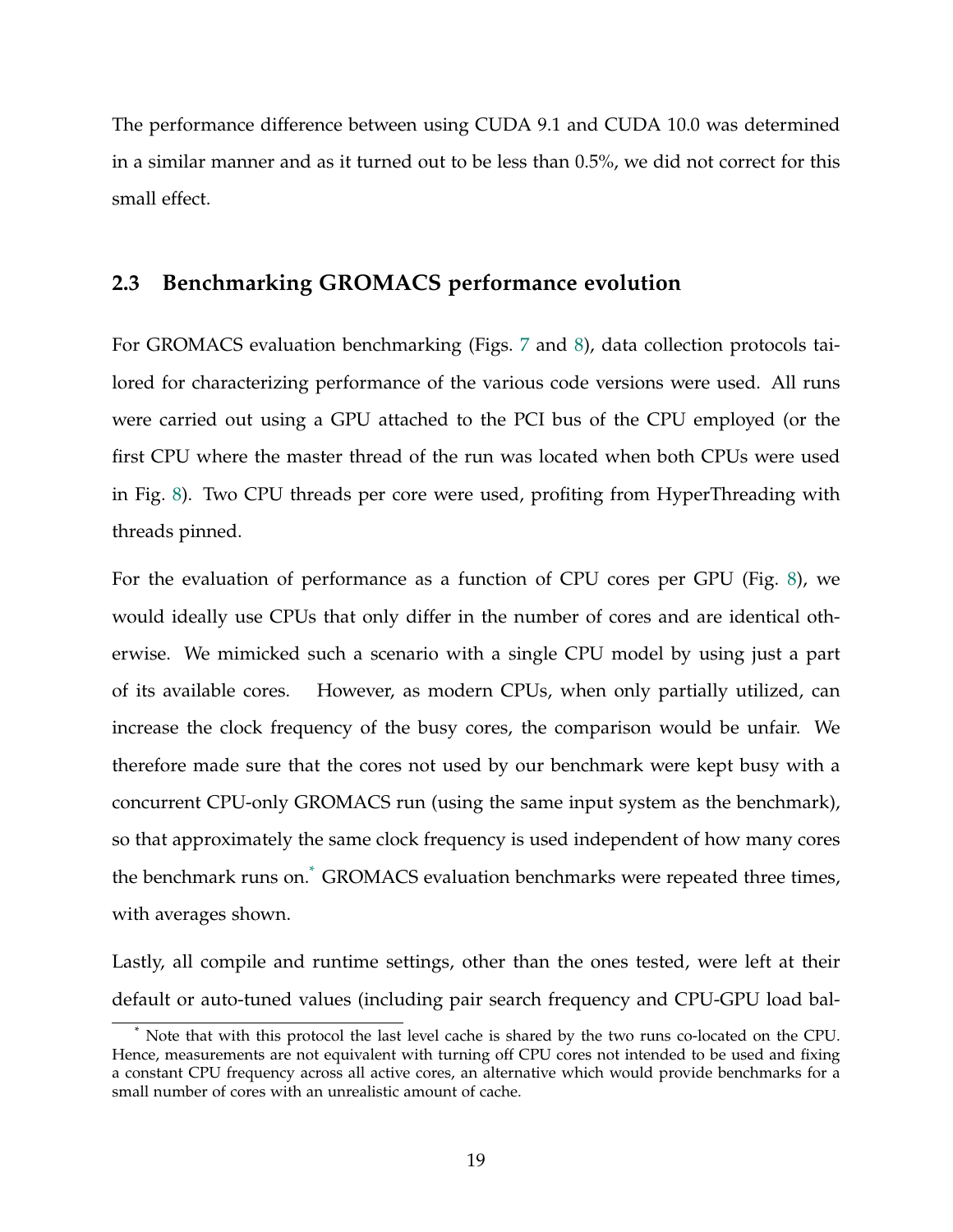ancing).

## **2.4 Measuring the performance of a node**

The performance of different node types can be assessed in various ways. Moreover, different benchmark procedures lead to different hardware rankings. Our requirements on the benchmarking procedure and the resulting hardware ranking were: (i) The benchmarks should closely mimic the intended hardware use. (ii) Aggregation of compute power (e.g. combining hardware components of two nodes into a single node), which may offer price and rack space savings, should not be penalized.

Our motivation for the second requirement is the following: Assume you compare a) two single-socket nodes with CPU X and GPU Y each, to b) a dual-socket node with two CPUs of type X and two GPUs of type Y. The aggregate performance of a) and b) is expected to be identical, as two independent simulations can always run on b).

A benchmark protocol matching both requirements is: running *N* simulations on nodes with *N* GPUs in parallel, each using 1/*N* of the available CPU cores or hardware threads, and reporting the aggregate performance, i.e. the sum of the performances of the individual simulations. This protocol can easily be executed by using the GROMACS -multidir command line argument. As in the initial phase, the load balancing mechanisms have not yet found their optimum, we excluded the first *n* time steps from the performance measurements that were run for a total of  $n_{tot}$  time steps. For the MEM and VES benchmarks, we used  $n = 15,000$  and  $n_{\text{tot}} = 20,000$ , whereas for the RIB and BIG benchmarks, we used  $n = 8,000$  and  $n_{\text{tot}} = 10,000$ .

On single-socket nodes with one GPU, using a single rank with as many OpenMP threads as available cores (or hardware threads) is usually fastest, as one avoids the overhead introduced by MPI and domain decomposition.<sup>[16,](#page-39-1)[17](#page-39-2)</sup> Therefore, the single-GPU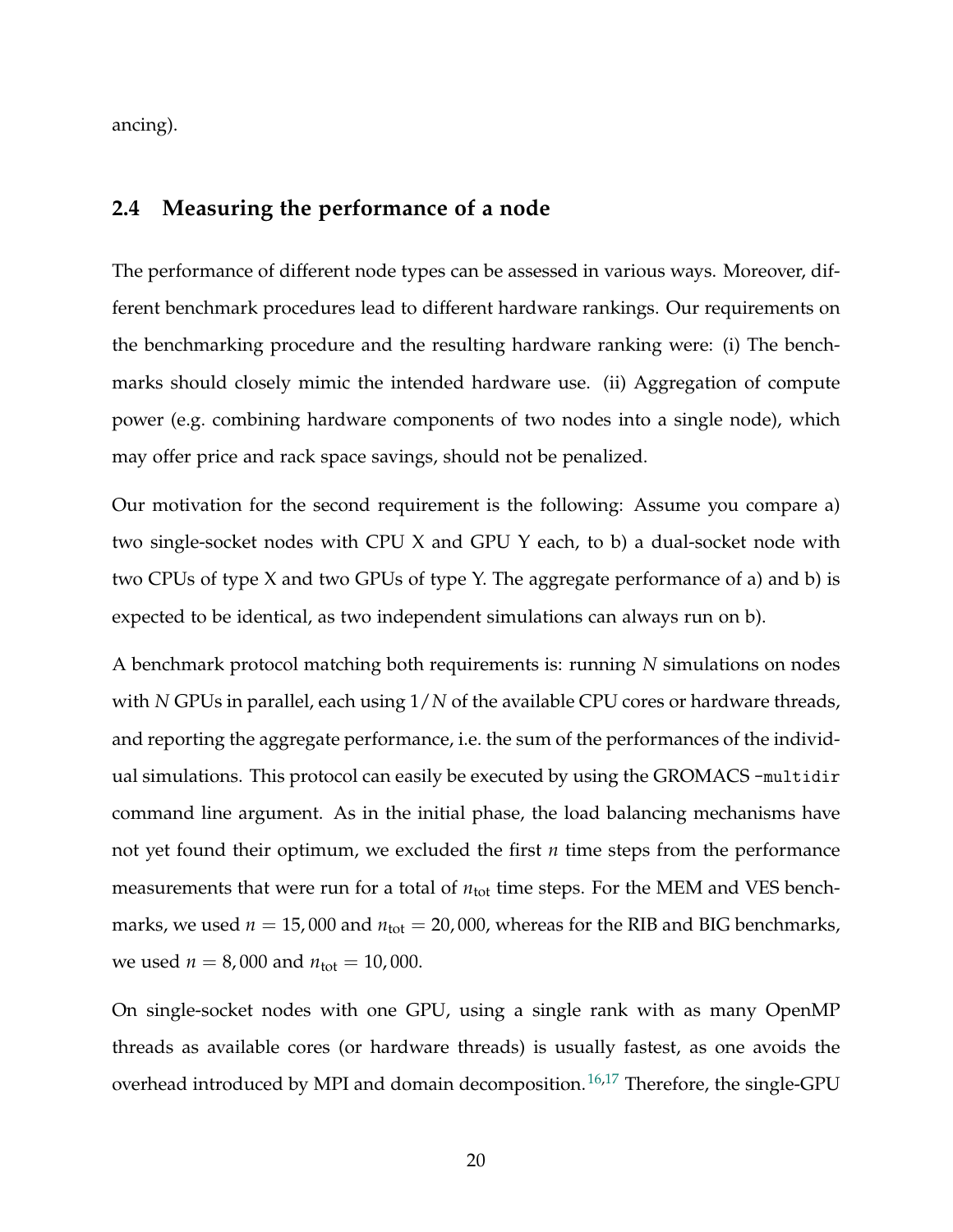benchmarks of the old investigation and the present study are comparable, whereas on multi-GPU nodes, the new benchmark protocol is expected to yield a higher aggregate performance than the single-simulation performance that was measured in 2014.

#### **2.5 Power consumption measurements**

We measured the power consumption of a node with the Linux programs ipmi-sensors version 1.5.7 (<http://www.gnu.org/software/freeipmi/>) and ipmitool version 1.8.17 (<https://github.com/ipmitool/ipmitool>). On some nodes, e.g. on the Ryzen workstations that do not support reading out the power draw via ipmi, we used a VOLTCRAFT Power Monitor Pro multimeter. In all cases, we computed the average of 60 separate power readings with one second time difference each. During the power measurements, the RIB benchmark was running with the same settings that were used to derive the performance.

#### <span id="page-20-0"></span>**2.6 Coarse grain simulations with Martini**

In order to check to what extent the results from the atomistic benchmarks are transfer-able to coarse grain simulations, we added benchmarks that use the Martini<sup>[25,](#page-40-2)[26](#page-40-3)</sup> force field. With Martini, the particle density is lower than for all-atom force fields and the electrostatic interactions are usually not calculated via PME. Therefore, it is unclear whether the hardware optimum for coarse grain simulations is the same as for atomistic simulations.

To facilitate the comparison with the atomistic systems, we chose coarse grain systems with a similar number of particles, respectively, see Tab. [1.](#page-5-0) The small Martini benchmark system "VES" is a POPE vesicle in water and with a total of 72,076 particles, comparable in size with the MEM atomistic benchmark. It is one of the example applications avail-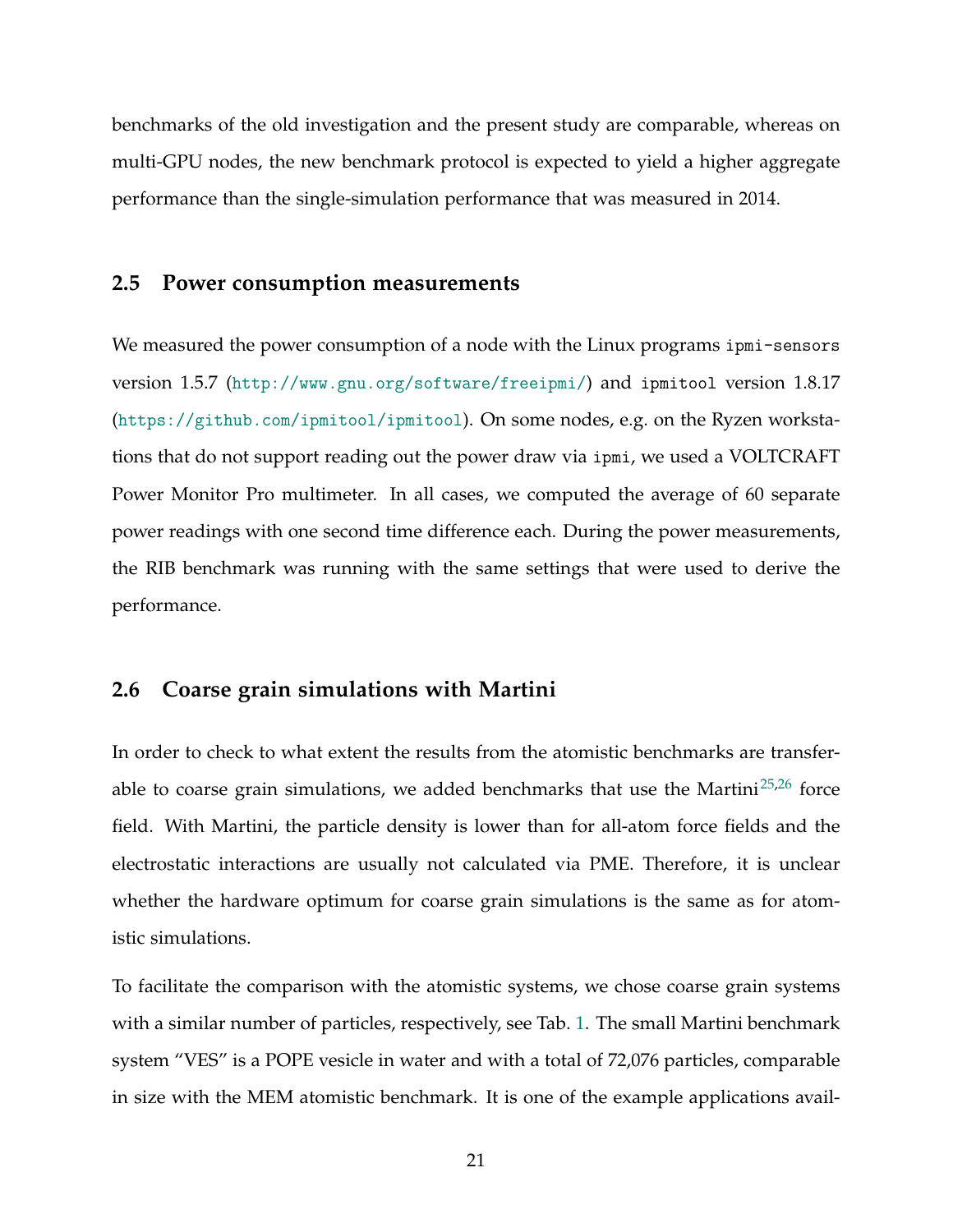able for download at <www.cgmartini.nl>. $^{21}$  $^{21}$  $^{21}$  The large Martini benchmark system "BIG" was created from the mammalian plasma membrane example system.<sup>[27](#page-40-4)</sup> To arrive at the final large benchmark system, a patch of  $2 \times 2$  copies in  $x$ - and  $y$ - directions of the original membrane was created with gmx genconf, resulting in a final membrane with 2,094,812 particles, thus comparable in size to the RIB atomistic benchmark.

Following the suggestions for Martini simulations with GPUs, we used the *New-RF* set of simulation parameters.<sup>[28](#page-40-5)[,29](#page-40-6)</sup> As with version 2018 the dual pair list algorithm was introduced (see Fig. [5C](#page-14-0)), we increased the neighbor searching interval from 20 (as used in the *New-RF* parameter set) to 50 steps (with an inner pair list lifetime of 4 steps) for improved performance.

## <span id="page-21-0"></span>**3 Results**

#### **3.1 Evaluation of GROMACS performance developments**

As shown in Fig. [7,](#page-22-0) thanks to the algorithmic improvements and optimizations described earlier, across the initial four releases since our previous study, between versions 4.6 and 2016, simulation performance improved by up to 65% on previous-generation hardware (e.g. Tesla K80) and by as much as 75–90% on more recent hardware (e.g. GTX1080 and Tesla V100). Between the 2016 and 2018 versions with PME on the CPU, we measured a 6%–9% performance increase (light and dark blue bars in Fig. [7\)](#page-22-0), which is largely due to the dynamic pruning algorithm. We expect this advantage to grow even larger with future GPU hardware because the faster the GPU-offloaded computation gets, the larger the benefit of this algorithm will be. For the given benchmark systems and server setups, we observe additional PME offload improvements of 35–84% when using recent GPUs (see black bars in Fig. [7\)](#page-22-0). At the same time, on the legacy hardware setup, offloading to the older generation Tesla K80 leads to slowdown. To better understand this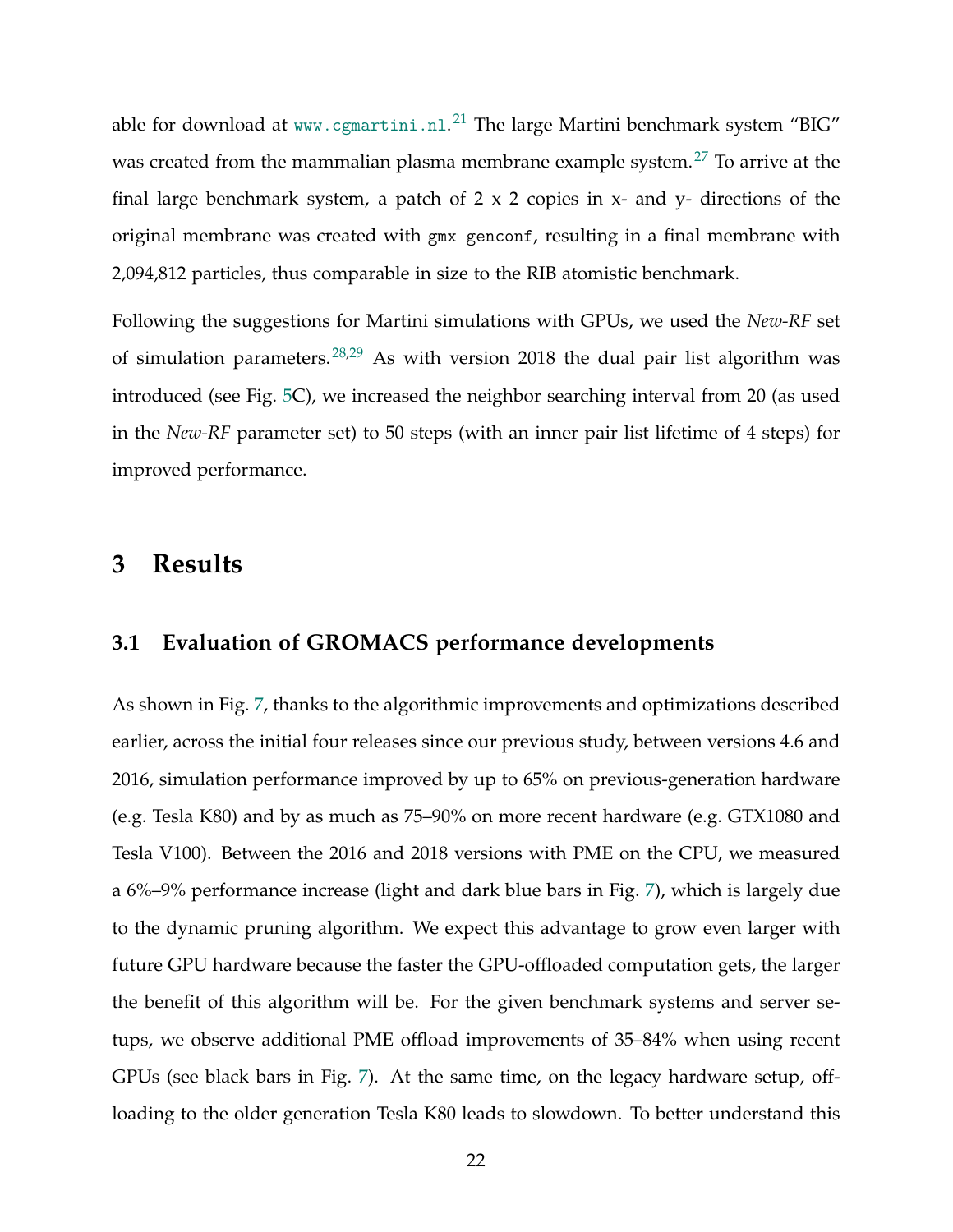<span id="page-22-0"></span>

Fig. 7: Evolution of the GROMACS performance on GPU nodes for versions 4.6 – 2018. The short-range non-bonded interactions were offloaded to the GPU in all cases, whereas for version 2018, also the PME mesh contribution can be offloaded (topmost black bars). Tesla V100 and GTX 1080 GPUs were mounted in a node with two Xeon E5-2620v4 processors (2x 8 cores). The Tesla K80 GPU was mounted in a node with two Xeon E5-2620v3 processors (2x 6 cores).

performance change, we explore the performance characteristics of the heterogeneous PME-offload code in GROMACS 2018 in the following.

Our evaluation benchmarks were carried out on servers representing GPU-dense setups, consisting of Xeon CPUs with rather modest performance combined with fast accelerators. These are traditionally challenging for GROMACS as illustrated by the strong dependence of the performance on the number of cores used (indicated by the dotted lines in Fig. [8\)](#page-25-0). One of the main performance goals of the GROMACS 2018 development was to reach a close to the peak simulation rate of the previous offload scheme (nonbonded only) on balanced hardware, but with only a few CPU cores accompanying the GPU. Of our benchmarked hardware setups, the GTX 1080 (light green curves in Fig. [8\)](#page-25-0) combined with about 12–14 cores of the E5-2620v4 processors could be considered a balanced setup. For the two systems, with only four cores per GPU, the PME-offload feature allows reaching 80% and 90% of the peak with no PME offload, respectively.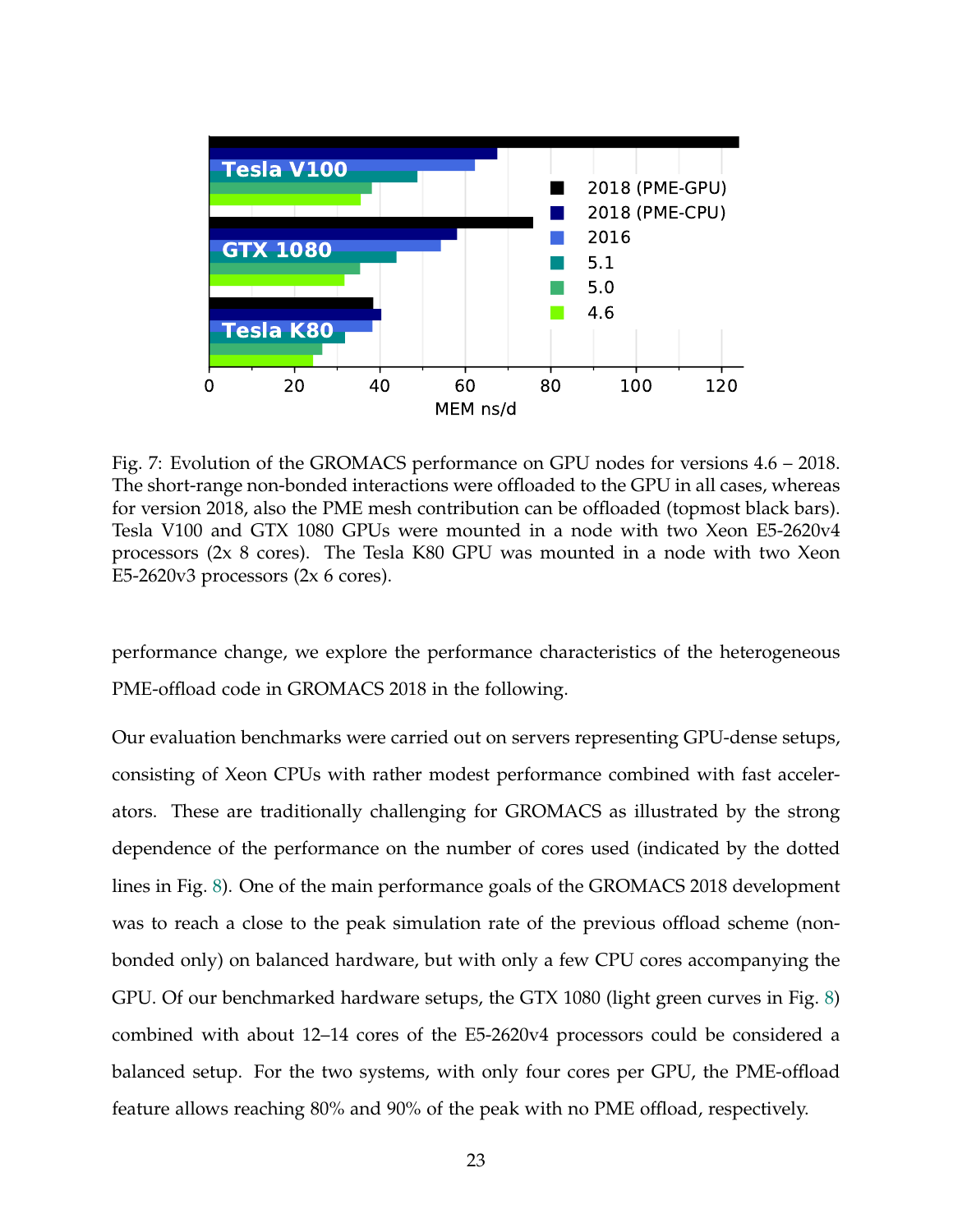Whereas the 2016 release required many fast cores to achieve a good load balance between CPU and GPU, with the 2018 release, in most cases, only 4–6 slower (typical server) cores as the ones in our benchmarked systems are sufficient to reach >80% of the peak simulation performance (e.g. as obtained with all 16 cores of a node here). Workstations typically have a few cores, but these are fast. In contrast, servers often have more but slower cores than workstations. To compare the raw CPU processing power of both node types, we consider the "core-GHz", i.e. the number of cores multiplied with the clock frequency. We determined that 10–15 "core-GHz" is generally sufficient to reach close to peak performance with a mid- to high-end GPU in typical biomolecular simulation workloads like the ones used here. If there is however significant work left for the CPU after offloading the non-bonded and PME computation (e.g. a large amount of bonded interactions or a free energy computation setup), more CPU cores may be required for an optimal balance. Additionally, this balance does of course shift as bigger and faster GPUs become available, like the Tesla V100 (or the similarly performing GeForce RTX 2080Ti) does in fact need around 8–10 cores equivalent to 16–20 "core-GHz" before the performance curve flattens (purple lines). The increasing size of GPUs however also poses a computational challenge: large devices are difficult to saturate and can not obtain their peak throughput with common workloads like the MEM benchmark which is why the advantage of the Tesla V100 over the RTX 2080 is relatively small especially in comparison to the much larger RIB benchmark case (purple and dark green lines on Fig. [8\)](#page-25-0).

An additional benefit of PME offload is that the achievable peak performance also increases and, with fast GPUs, a significant performance increase is achieved (see dark green and purple lines in Fig. [8\)](#page-25-0) that was previously not possible with slower accompanying CPUs. Conversely, however, with CPU-GPU setups ideal for earlier GROMACS versions, PME offload may not improve performance. In particular on legacy GPU hardware, PME offload is often slower what is reflected in the early performance cross-over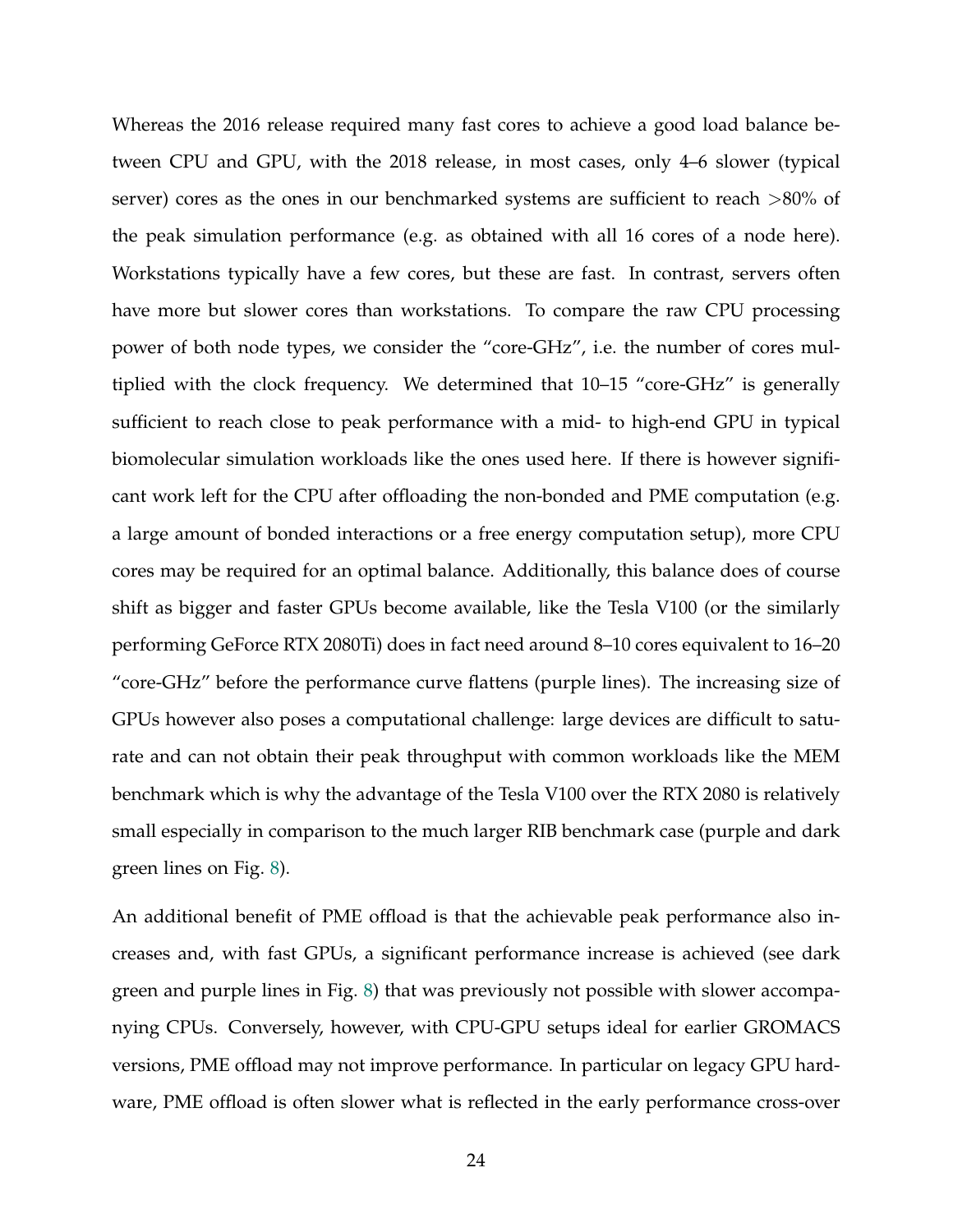around 5–6 cores per GPU in the Xeon E5-2620v3 CPUs with Tesla K80 benchmarks (solid and dotted pink lines).

In summary, the 2018 version, thanks to the combination of the dynamic pruning algorithm and PME offload, enables using fewer and/or slower CPU cores in combination with faster GPUs, which is particularly suitable for throughput studies on GPU-dense hardware. With hardware setups close to balanced for the 2016 release, PME offload will not lead to significant performance improvements but the new code capabilities open up the possibility for upgrades with further accelerators. As an example, given an 8-core workstation CPU (like an AMD Ryzen 7 2700), which will be approximately as fast as 10–16 cores in Fig. [8,](#page-25-0) when combined with a GTX 1080, there would be little improvement from PME offload, and even with an RTX 2080, the improvement would be modest (assuming similar workload as ours). However, in such a workstation, adding a second GPU would nearly double the performance.

#### **3.2 Which hardware is optimal for MD?**

Table [3](#page-26-0) and Fig. [9](#page-28-0) show the results of our current hardware ranking. Overall, the P/P ratio of the examined consumer GPU nodes is about a factor of 3–6 higher compared to their counterparts without GPUs. The P/P ratios of new nodes with consumer GPUs are all very similar; most of them are less than a factor of 1.5 apart and thus scatter about one isoline in the log-log plot (Fig. [9\)](#page-28-0). Note that this similarity results from our hardware preselection and does not imply that any node with consumer GPU(s) has a comparable P/P ratio. There are lots of hardware combinations possible that we did not consider because high costs of one or more individual components preclude a competitive P/P ratio from the start.

The cheapest nodes with a good P/P ratio, starting at ≈1,400  $\in$  net, are Intel E3-1270v5, E3-1240v6, or Core i7-6700K CPUs combined with a GeForce 1070(Ti), respectively. The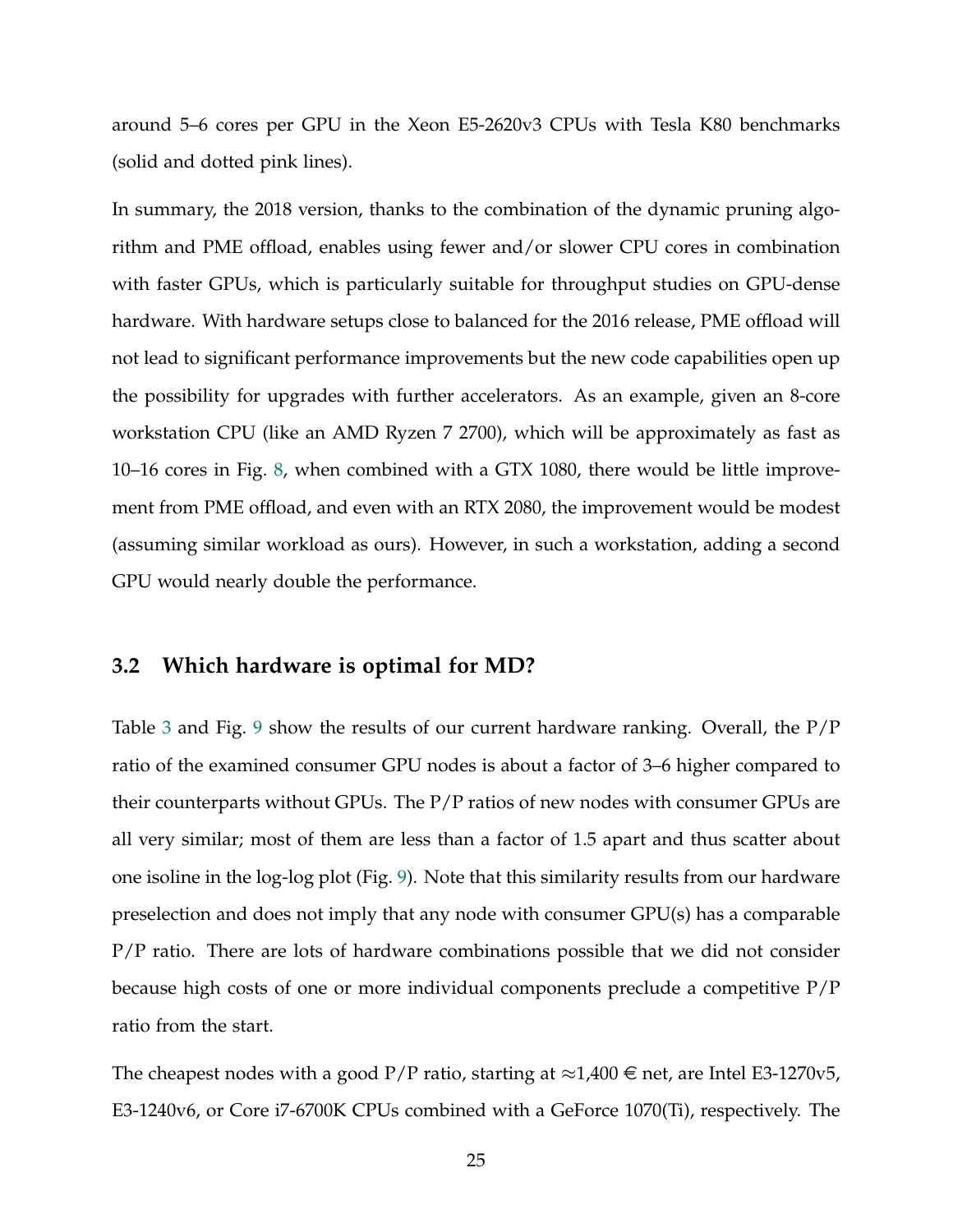<span id="page-25-0"></span>

Fig. 8: GROMACS 2018 performance as a function of CPU cores used per GPU. The GTX 1080, RTX 2080, and Tesla V100 cards were installed in server nodes along Xeon E5-2620v4 processors (2x 8 cores), whereas the Tesla K80 was installed in a node with two E5-2620v3 processors (2x 6 cores). Solid lines illustrate performance with PME offloaded to the GPU, whereas dotted lines with smaller symbols indicate performance with PME computed on the CPU (cores indicated on the horizontal axis).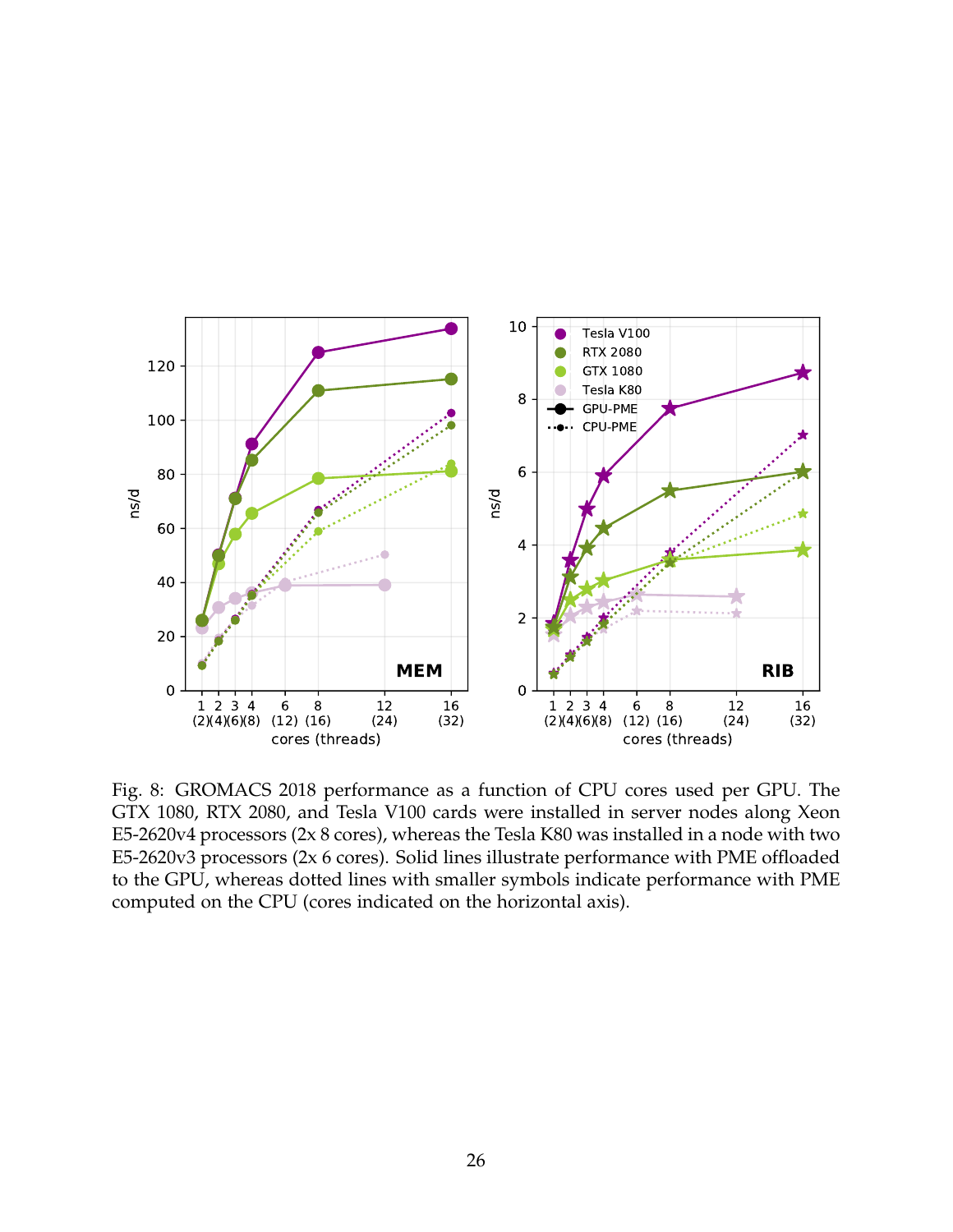<span id="page-26-0"></span>Tab. 3: Single-node performances (average over two runs) for GROMACS 2018 and corresponding P/P ratios. On nodes with *N* GPUs, the aggregate performance of *N* simulations is reported (except 4R where 4 simulations are run).

 $U =$  rack space requirements in units per node, D for desktop chassis. <sup>†</sup>using CUDA 8.0 + GCC 5.4 + Intel MPI 2017, \*using CUDA 9.1 + GCC  $6.4$  + Intel MPI 2017,  $\frac{1}{4}$ using CUDA 10.0 + GCC 6.4 + Intel MPI 2018. P/P ratios were normalized such that values  $\geq 1$  result.

| U              | processor<br>AMD/Intel            | sockets $\times$<br>cores | clock<br>(GHz) | mounted<br><b>GPUs</b>   | <b>MEM</b><br>(ns/d) | <b>RIB</b><br>(ns/d) | $\approx$ price<br>$(\in$ net) | $P/P$ MEM<br>(ns/d)<br>$122 \in)$ | $P/P$ RIB<br>(ns/d)<br>$1530 \in$ |
|----------------|-----------------------------------|---------------------------|----------------|--------------------------|----------------------|----------------------|--------------------------------|-----------------------------------|-----------------------------------|
| $\mathbf{1}$   | E3-1270 $v5$ <sup>+</sup>         | $1 \times 4$              | 3.6            | 1070                     | 62.96                | 3.14                 | 1330                           | 5.78                              | 3.61                              |
| $\mathbf{1}$   | E3-1270 $v5$ <sup>+</sup>         | $1\times 4$               | 3.6            | 1070Ti                   | 70.05                | 3.23                 | 1395                           | 6.13                              | 3.54                              |
| $\mathbf{1}$   | E3-1270 $v5$ <sup>+</sup>         | $1\times4$                | 3.6            | 1080                     | 71.16                | 3.1                  | 1440                           | 6.03                              | 3.29                              |
| $\mathbf{1}$   | E3-1270 $v5$ <sup>+</sup>         | $1\times4$                | 3.6            | 1080Ti                   | 84.63                | 3.8                  | 1630                           | 6.33                              | 3.57                              |
| $\mathbf{1}$   | E3-1240v6 *                       | $1 \times 4$              | 3.7            | $\overline{\phantom{0}}$ | 11.7                 | 0.69                 | 1040                           | 1.37                              | 1.02                              |
| $\mathbf{1}$   | E3-1240 $v$ 6 <sup>+</sup>        | $1\times4$                | 3.7            | 1070                     | 68.72                | 3.48                 | 1350                           | 6.21                              | 3.94                              |
| $\mathbf{1}$   | E3-1240 $v6^+$                    | $1\times4$                | 3.7            | 1080                     | 78.04                | 3.48                 | 1460                           | 6.52                              | 3.65                              |
| $\mathbf{1}$   | E3-1240 $v$ 6 <sup>+</sup>        | $1\times 4$               | 3.7            | 1080Ti                   | 95.45                | 4.38                 | 1650                           | 7.06                              | 4.06                              |
| $\mathbf{1}$   | E3-1240v6 *                       | $1\times4$                | 3.7            | 2080                     | 110.69               | 4.85                 | 1680                           | 8.04                              | 4.42                              |
| $\mathbf{1}$   | E3-1240v6 *                       | $1\times4$                | 3.7            | 2080Ti                   | 133.26               | 5.77                 | 2090                           | 7.78                              | 4.22                              |
| $\mathbf{1}$   | Core i7-6700K <sup>+</sup>        | $1\times 4$               | 4.0            | 1070                     | 67.69                | 3.28                 | 1350                           | 6.12                              | 3.72                              |
| $\mathbf{1}$   | Core i7-6700K <sup>+</sup>        | $1 \times 4$              | 4.0            | 1080Ti                   | 92.52                | 4.03                 | 1650                           | 6.84                              | 3.74                              |
| $\mathbf{1}$   | Silver $4110 +$                   | $1\times8$                | 2.1            | 1080Ti                   | 97.63                | 5.27                 | 1910                           | 6.24                              | 4.22                              |
| 1              | Silver $4110$ <sup>+</sup>        | $1 \times 8$              | 2.1            | $1080\times2$            | 131.17               | 6.98                 | 2840                           | 5.63                              | 3.76                              |
| $\mathbf{1}$   | Silver $4110$ <sup>+</sup>        | $1\times8$                | 2.1            | $1080Ti \times 2$        | 155.66               | 8.84                 | 3220                           | 5.9                               | 4.2                               |
| $\mathbf{1}$   | $E5-2630v4$ <sup>+</sup>          | $1 \times 10$             | 2.2            | 1070                     | 73.61                | 3.84                 | 1630                           | 5.51                              | 3.6                               |
| $\mathbf{1}$   | E5-2630 $v4$ <sup>+</sup>         | $1\times10$               | 2.2            | 1070Ti                   | 82.41                | 4.02                 | 1695                           | 5.93                              | 3.63                              |
| $\mathbf{1}$   | E5-2630 $v4$ <sup>+</sup>         | $1\times10$               | 2.2            | 1080                     | 83.42                | 3.83                 | 1740                           | 5.85                              | 3.37                              |
| $\mathbf{1}$   | $E5-2630v4$ <sup>+</sup>          | $1\times10$               | 2.2            | 1080Ti                   | 104.01               | 4.99                 | 1930                           | 6.57                              | 3.96                              |
| $\mathbf{1}$   | E5-2630v4 *                       | $1\times10$               | 2.2            | 2080                     | 115.41               | 5.88                 | 1960                           | 7.18                              | 4.59                              |
| $\mathbf{1}$   | E5-2630v4 *                       | $1\times10$               | 2.2            | 2080Ti                   | 146.28               | 7.27                 | 2370                           | 7.53                              | 4.69                              |
| $\mathbf{1}$   | $E5-2630v4$ <sup>+</sup>          | $1\times10$               | 2.2            | $1080$ Ti $\times$ 2     | 179.51               | 8.58                 | 2860                           | 7.66                              | 4.59                              |
| $\mathbf{1}$   | E5-2630v4 *                       | $1\times10$               | 2.2            | $2080\times2$            | 201.33               | 10.13                | 2920                           | 8.41                              | 5.31                              |
| $\mathbf{1}$   | Silver $4114$ <sup>+</sup>        | $1\times10$               | 2.2            | 1070Ti                   | 81.31                | 4.49                 | 1855                           | 5.35                              | 3.7                               |
| $\mathbf{1}$   | Silver $4114$ <sup>+</sup>        | $1\times10$               | 2.2            | 1080                     | 82.89                | 4.34                 | 1900                           | 5.32                              | 3.49                              |
| $\mathbf{1}$   | Silver $4114$ <sup>+</sup>        | $1\times10$               | 2.2            | 1080Ti                   | 103.9                | 5.57                 | 2090                           | 6.06                              | 4.08                              |
| $\mathbf{1}$   | Silver 4114 $^{\star}$            | $1\times10$               | 2.2            | 2080Ti                   | 147.29               | 7.85                 | 2530                           | 7.1                               | 4.75                              |
| $\mathbf{1}$   | Silver $4114$ <sup>+</sup>        | $1\times10$               | 2.2            | $1080\times2$            | 142.7                | 7.29                 | 3020                           | 5.76                              | 3.69                              |
| $\mathbf{1}$   | Silver $4114$ <sup>+</sup>        | $1\times10$               | 2.2            | $1080Ti \times 2$        | 169.19               | 9.58                 | 3400                           | 6.07                              | 4.31                              |
| D              | Ryzen 1950X *                     | $1\times16$               | 3.4            | 1080Ti                   | 94.9                 | 5.01                 | 2440                           | 4.75                              | 3.14                              |
| ${\rm D}$      | Ryzen 1950X *                     | $1\times16$               | 3.4            | 2080                     | 106.08               | 5.56                 | 2470                           | 5.24                              | 3.44                              |
| D              | Ryzen 1950X $^{\star}$            | $1\times16$               | 3.4            | $1080Ti \times 2$        | 172.62               | 9.16                 | 3050                           | 6.9                               | 4.6                               |
| $\mathbf D$    | Ryzen 1950X $^{\star}$            | $1\times16$               | 3.4            | $2080\times2$            | 196.73               | 10.08                | 3110                           | 7.72                              | 4.96                              |
| $\mathbf D$    | Ryzen 1950X $^{\star}$            | $1\times16$               | 3.4            | $2080\times3$            | 267.51               | 12.79                | 3750                           | 8.7                               | 5.22                              |
| D              | Ryzen 1950X $^{\star}$            | $1\times16$               | 3.4            | $2080\times4$            | 332.83               | 14.07                | 4390                           | 9.25                              | 4.9                               |
| $\mathbf{1}$   | Epyc 7401P *                      | $1 \times 24$             | 2.0            |                          | 28.71                | 2.28                 | 3500                           | $\mathbf{1}$                      | $\mathbf{1}$                      |
| $\mathbf{1}$   | Epyc 7401P *                      | $1$ $\times$ 24           | 2.0            | $1080Ti \times 2$        | 191.66               | 9.49                 | 4720                           | 4.95                              | 3.08                              |
| $\mathbf{1}$   | Epyc 7401P *                      | $1$ $\times$ 24           | 2.0            | $1080Ti \times 4$        | 369.06               | 16.96                | 5940                           | 7.58                              | 4.37                              |
| $\overline{2}$ | Gold6148F $\times$ 2 <sup>‡</sup> | $2 \times 20$             | 2.4            | $V100\times2$            | 300.76               | 19.95                | 23 200                         | 1.58                              | 1.32                              |
| $\overline{2}$ | Gold6148F $\times$ 2 <sup>‡</sup> | $2 \times 20$             | 2.4            | $V100\times2(4R)$        | 393.32               | 27.27                | 23 200                         | 2.07                              | 1.8                               |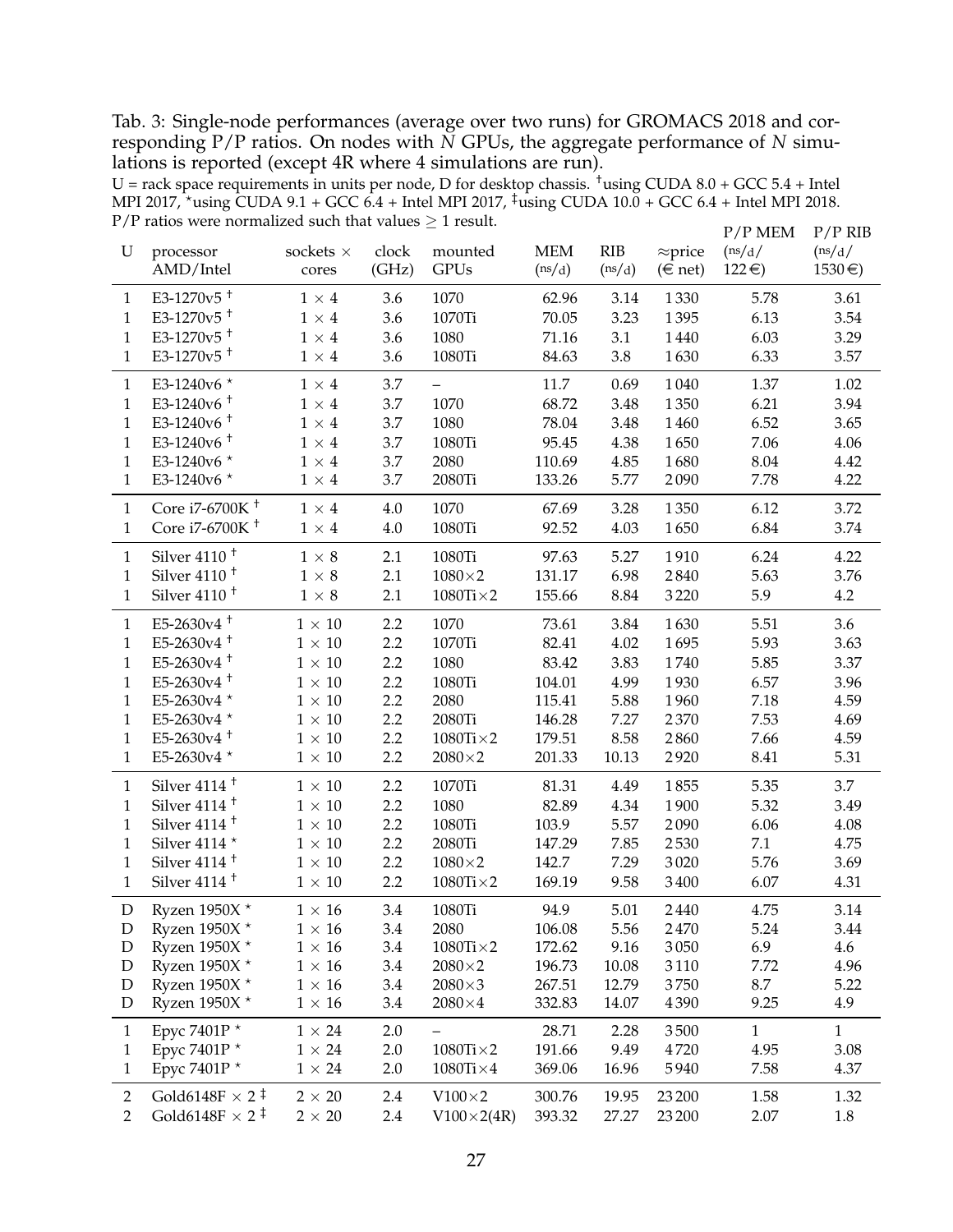<span id="page-27-0"></span>Tab. 4: Single-node performances for GROMACS 2018 as in Table [3,](#page-26-0) but for upgrading existing nodes with modern GPUs. Here, the P/P ratios have been calculated from the performance increase (i.e. performance with upgraded GPU(s) minus performance with old GPU) and the cost of the GPU(s). All benchmarks use CUDA 9.1, GCC 6.4, and, for the multi-GPU setups, Intel MPI 2017. For optimum performance, PME mesh part was offloaded to the GPU, except where indicated  $(*)$ .

|                     |                              |                  |       |                      |          |        |                 | $P/P$ MEM  | $P/P$ RIB  |  |
|---------------------|------------------------------|------------------|-------|----------------------|----------|--------|-----------------|------------|------------|--|
| U                   | processor                    | sockets $\times$ | clock | mounted              | MEM      | RIB    | $\approx$ price | (ns/d)     | (ns/d)     |  |
|                     | Intel                        | cores            | (GHz) | <b>GPUs</b>          | (ns/d)   | (ns/d) | $(\in$ net)     | $122 \in)$ | $1530 \in$ |  |
|                     | existing node with old GPU:  |                  |       |                      |          |        |                 |            |            |  |
| 1                   | E3-1270v2                    | $1 \times 4$     | 3.5   | 680                  | $26.9*$  | 1.6    | $\theta$        |            |            |  |
|                     | with upgraded GPU:           |                  |       |                      |          |        |                 |            |            |  |
| 1                   | E3-1270v2                    | $1 \times 4$     | 3.5   | 2080                 | 91.7     | 4      | 640             | 12.4       | 5.7        |  |
|                     | existing node with old GPUs: |                  |       |                      |          |        |                 |            |            |  |
| 2                   | E5-2670v2 $\times$ 2         | $2 \times 10$    | 2.5   | $780$ Ti $\times$ 2  | $104.8*$ | 6.7    | $\theta$        |            |            |  |
|                     |                              |                  |       | with upgraded GPUs:  |          |        |                 |            |            |  |
| 2                   | E5-2670 $v2 \times 2$        | $2 \times 10$    | 2.5   | $1080\times2$        | 163.4    | 7.8    | 840             | 8.5        | 1.9        |  |
| 2                   | E5-2670 $v2 \times 2$        | $2 \times 10$    | 2.5   | $1080$ Ti $\times$ 2 | 208.4    | 10.2   | 1 2 2 0         | 10.4       | 4.3        |  |
| 2                   | E5-2670v2 $\times$ 2         | $2 \times 10$    | 2.5   | $1080$ Ti $\times$ 4 | 361.2    | 17.9   | 2440            | 12.8       | 7          |  |
|                     | existing node with old GPUs: |                  |       |                      |          |        |                 |            |            |  |
| 2                   | E5-2680v2 $\times$ 2         | $2 \times 10$    | 2.8   | $K20Xm\times2$       | $83.2*$  | 5      | $\Omega$        |            |            |  |
| with upgraded GPUs: |                              |                  |       |                      |          |        |                 |            |            |  |
| 2                   | E5-2680v2 $\times$ 2         | $2 \times 10$    | 2.8   | $1080Ti \times 2$    | 212.7    | 10.1   | 1 2 2 0         | 12.9       | 6.4        |  |
| 2                   | E5-2680v2 $\times$ 2         | $2 \times 10$    | 2.8   | $2080\times2$        | 237.7    | 11.5   | 1280            | 14.7       | 7.8        |  |
| 2                   | E5-2680v2 $\times$ 2         | $2 \times 10$    | 2.8   | $2080\times4$        | 409.6    | 20.3   | 2560            | 15.6       | 9.2        |  |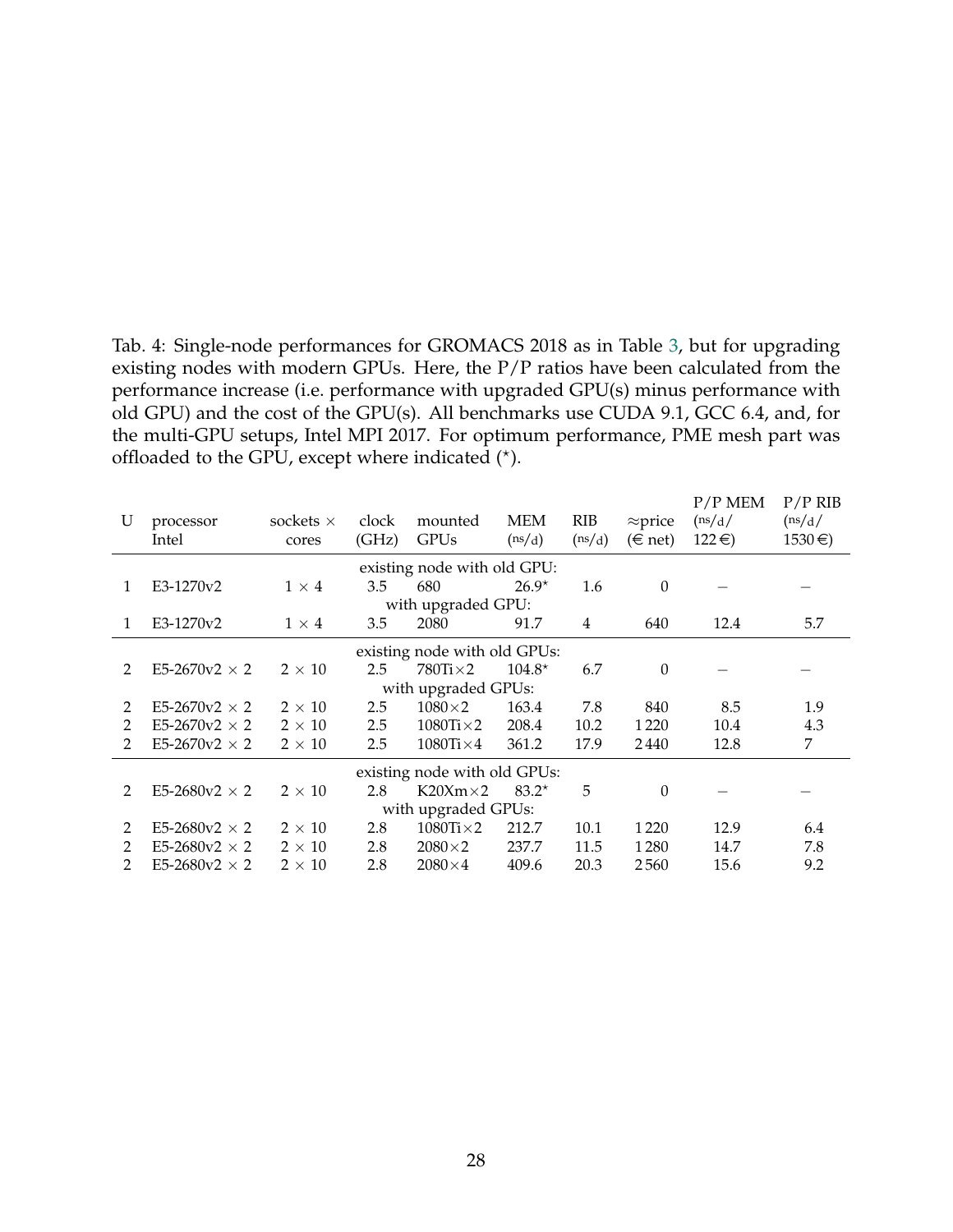<span id="page-28-0"></span>

Fig. 9: (Aggregate) simulation performance in relation to net node costs. MEM (circles) and RIB (stars) symbols are colored depending on CPU type. Symbols with white fill denote nodes without GPU acceleration; dotted lines connect GPU nodes with their CPU counterparts. Grey: isolines of equal  $P/P$  ratio like in Fig. [1](#page-6-0) with superior configurations to the lower right. Old nodes with upgraded GPUs from Table [4](#page-27-0) are shown in yelloworange colors (legend).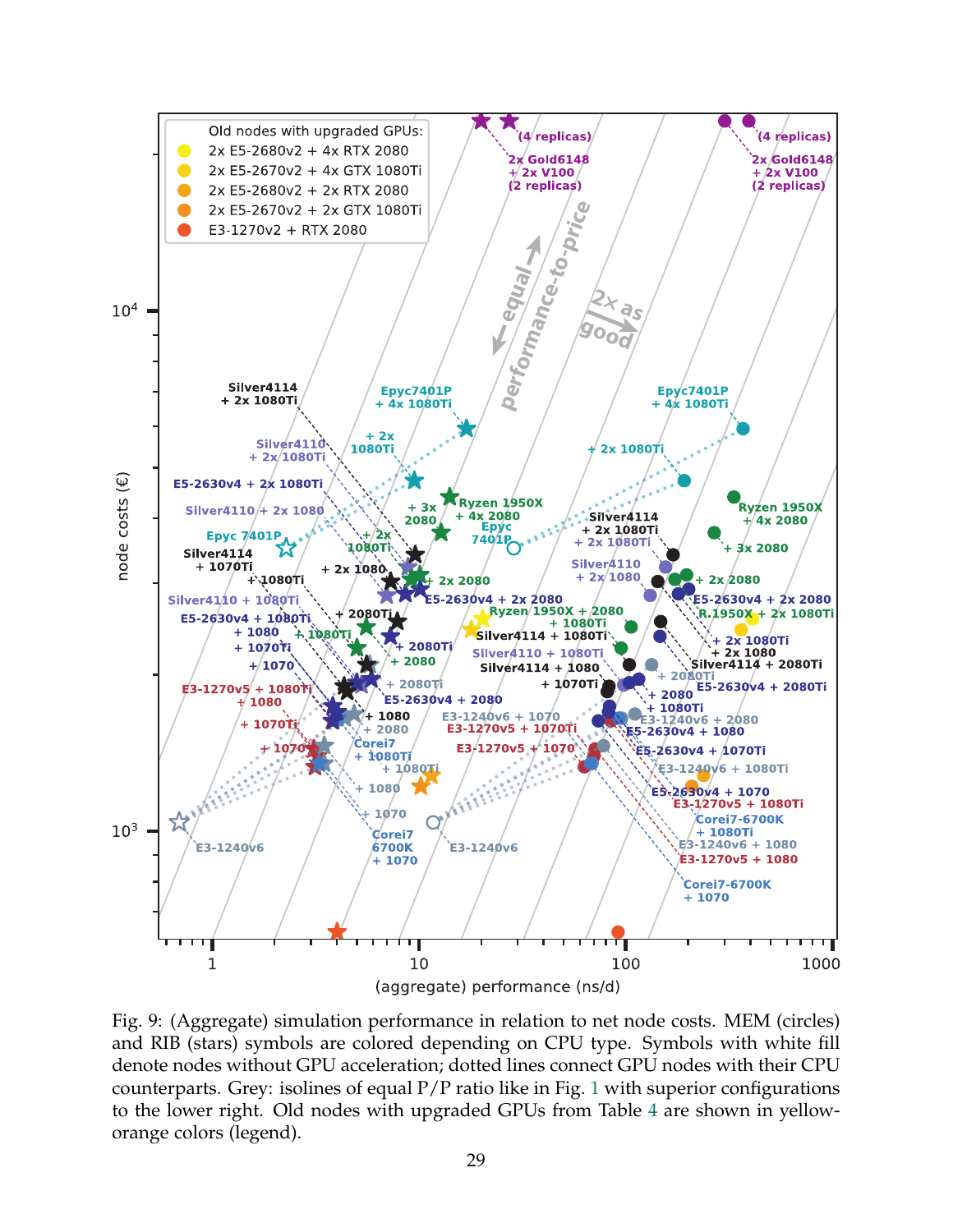best P/P ratio (with current pricing) is offered by combining a E5-2630v4 or Ryzen 1950X CPU with two (or possibly more) RTX 2080 GPUs starting at 3,000  $\in$  net. The best aggregate performance for consumer GPU nodes was identified for the AMD Epyc 24-core node combined with four 1080Ti GPUs.

Concerning space requirements, most node types listed in Table [3](#page-26-0) fit in one height unit (U) of rack space. One exception is the Ryzen Threadripper 1950X that was available in a desktop chassis only (using  $\approx$  4 U, if mounted in a rack).

#### **3.3 Alternative: upgrade existing nodes with recent GPUs**

An attractive alternative to replacing old GPU nodes with new hardware is to solely exchange the existing GPUs with more powerful recent models. Due to offloading even more interaction types to the GPU, compared to older versions, GROMACS 2018 demands more compute power on the GPU side, but less on the CPU side. As a result, CPU models from a few years ago often ideally combine with modern GPUs.

For instance, the performance gain for a dual ten-core node with two K20Xm GPUs that was part of the 2014 investigation is a factor of 3.5 for the MEM benchmark for switching the old GPUs with recent RTX 2080 models. Table [4](#page-27-0) lists the performance gains for different upgrade scenarios. The top line in each section shows the performance of an old node with GROMACS 2018, whereas the following lines show how performance increases when GPUs are upgraded. Depending on the exact old and new GPU type, one can easily achieve a twofold higher aggregate performance from these nodes for the comparatively small investment of just having to buy the GPUs and not whole nodes. Performance-wise it makes no difference whether four 1080Ti GPUs are combined with a new EPYC 7401 processor (24 cores), or with two old E5-2670v2 processors (2  $\times$  10 cores). The yellow and orange symbols in Fig. [9](#page-28-0) show the performance of these nodes in relation to the costs for upgrading them with modern GPUs.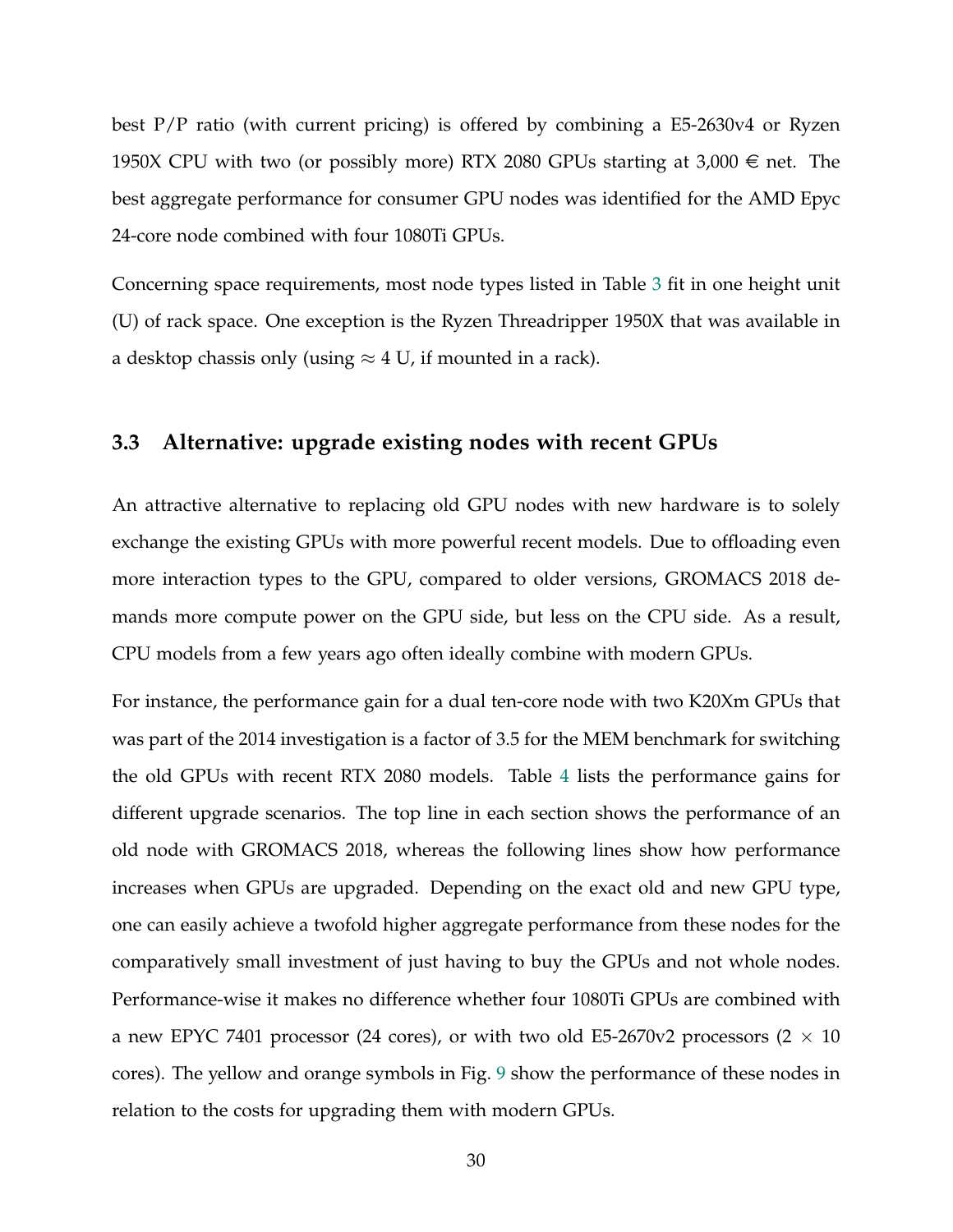## **3.4 Energy efficiency**

<span id="page-30-0"></span>

Fig. 10: Breakdown of total costs for selected node types, taking into account  $0.2 \in$  per kWh for energy and cooling, for a lifetime of five years.

To establish the total costs of a node over its lifetime, we determined its power consumption. Assuming a net cost of  $0.2 \in$  per kWh for energy and cooling, we calculated the total costs of selected node types as the sum of hardware and energy costs, over five years of operation (Fig. [10,](#page-30-0) five separate one year blocks given for energy and cooling costs). For the considered node types and an average lifetime of 3–5 years, the costs for hardware and energy are similar. This will however not generally be the case, e.g. with professional GPUs, the costs for hardware can easily be three times as high.

Fig. [11](#page-31-0) shows the energy efficiency of selected node types in relation to their GROMACS performance. With GROMACS 2018, in addition to their considerably higher simulation performance, GPU nodes deliver more than two times the performance per Watt compared to CPU nodes.

We derive the total costs for producing MD trajectories on different node types by putting the hardware and energy costs in relation to the amount of produced trajectory (Fig. [12\)](#page-32-0). We make three main observations: (i) Trajectory costs are highest on nodes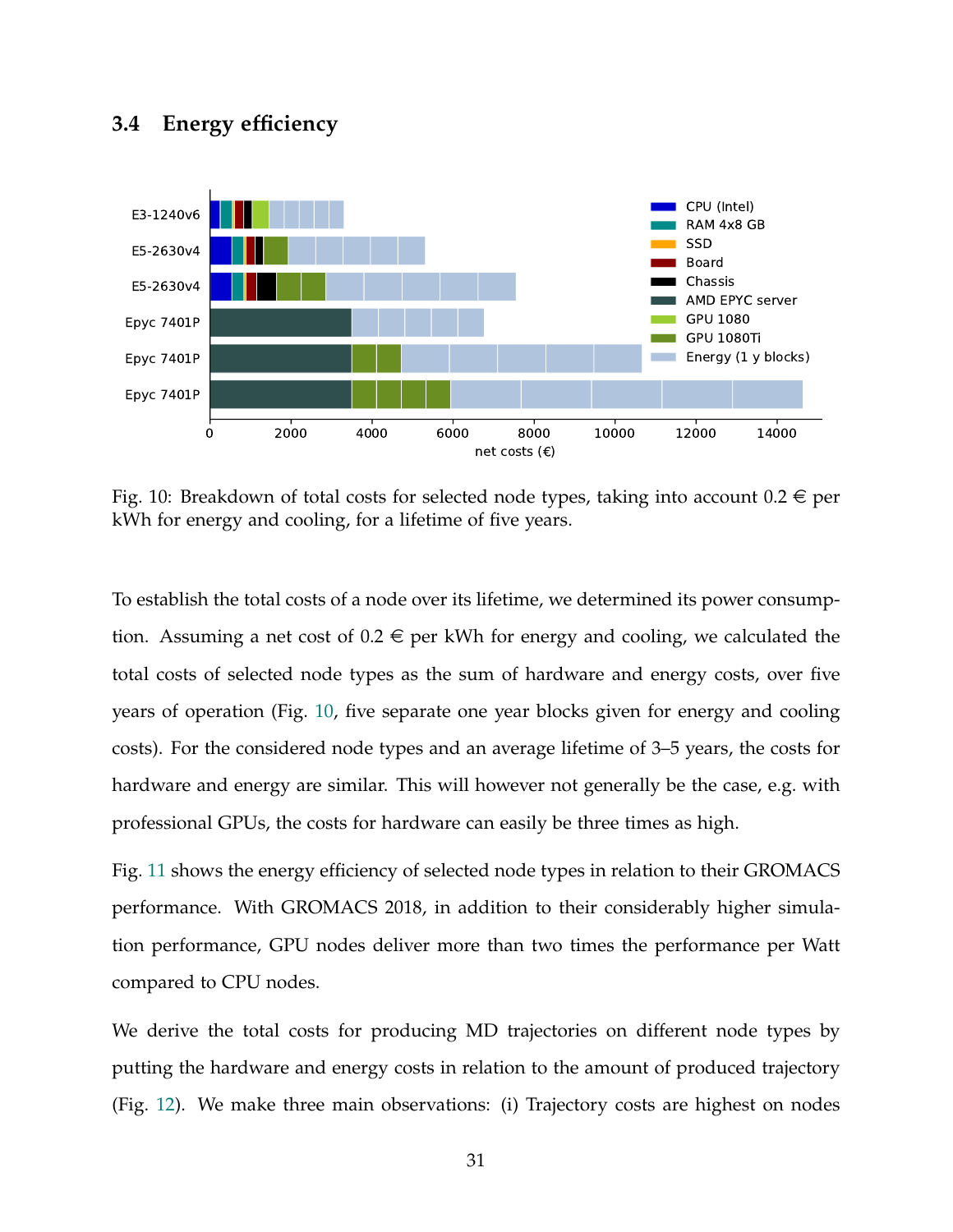<span id="page-31-0"></span>

Fig. 11: RIB performance of selected node types in relation to their energy efficiency. Nodes without GPUs (white fill) show both low performance as well as low energy efficiency, independent of GROMACS version and CPU generation. Best energy efficiency is recorded for GROMACS 2018 in combination with new GPUs (black and green filled symbols).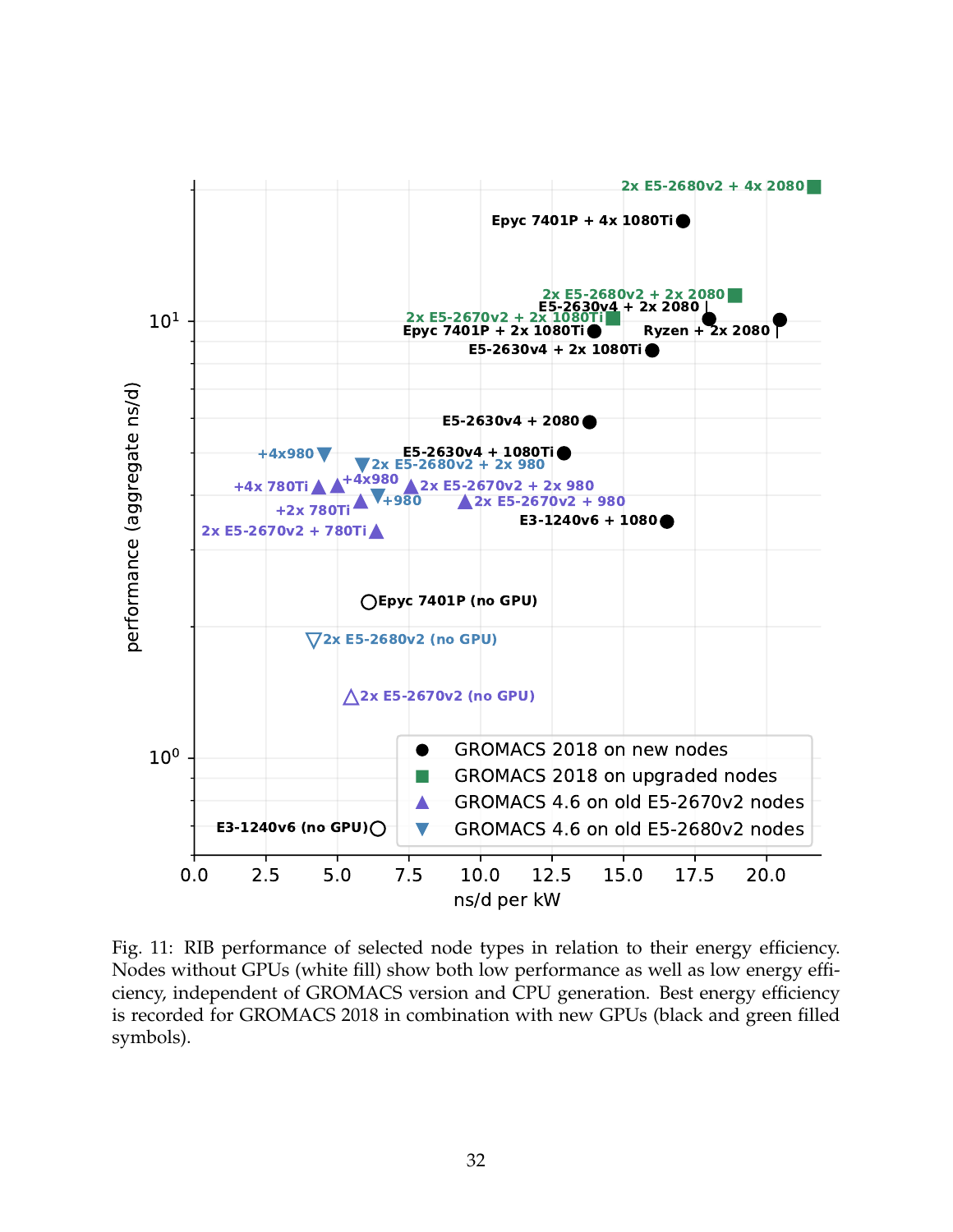<span id="page-32-0"></span>

Fig. 12: RIB trajectory costs for selected node types assuming five years of operation, including costs of  $0.2 \in$  per kWh for energy and cooling. The top part shows results from 2014 using GROMACS  $4.6<sup>16</sup>$  $4.6<sup>16</sup>$  $4.6<sup>16</sup>$ , the lower part depicts results using GROMACS 2018 on recent hardware and on old hardware that was upgraded with new GPUs (lowermost three bars). Nodes without GPUs have the highest trajectory production costs (asterisks).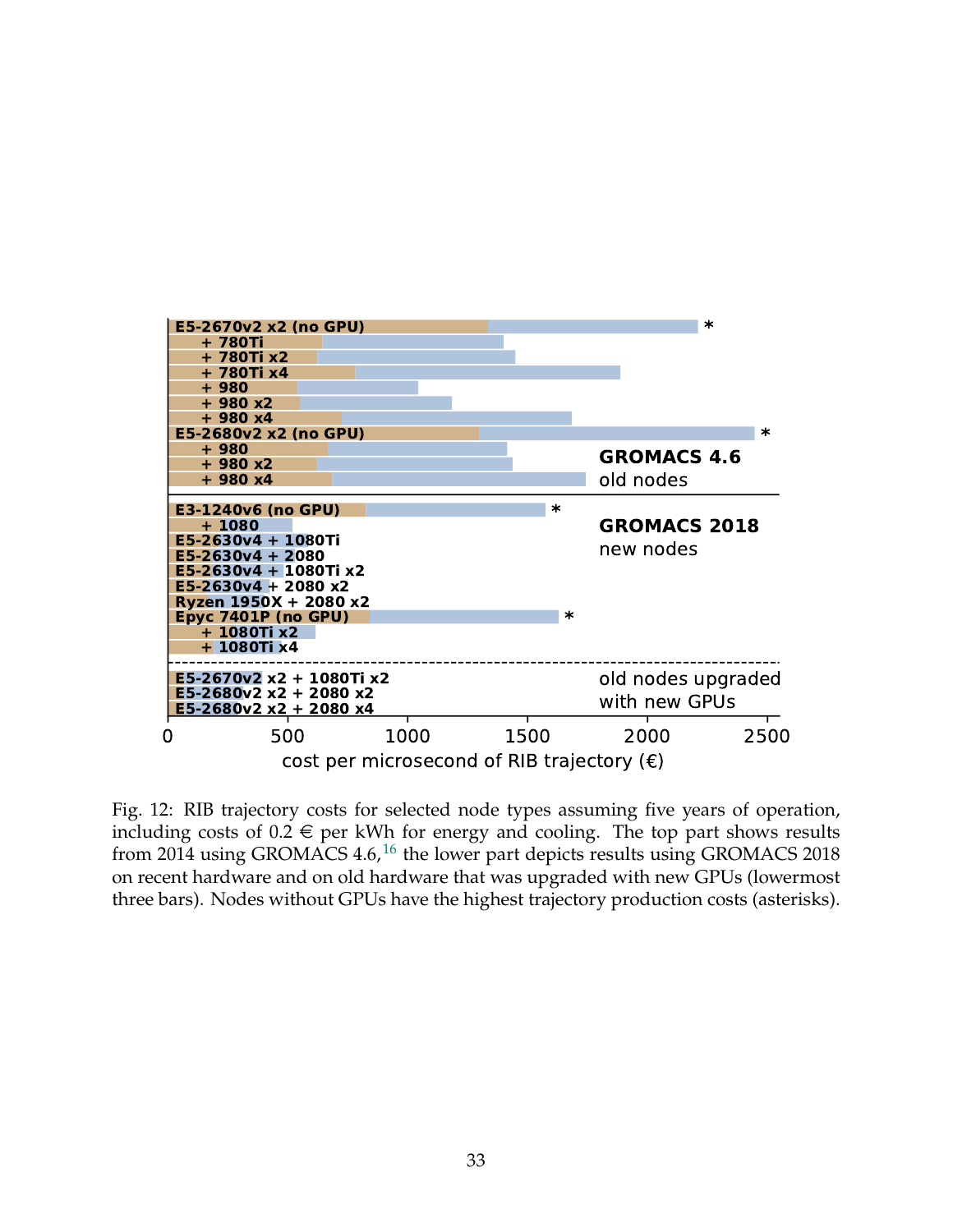without consumer GPUs (these are marked with asterisks in the Figure). (ii) For GRO-MACS 4.6 on hardware of 2014, trajectory costs on the best GPU nodes are 0.5–0.6 times that of their CPU-only counterparts. (iii) With GROMACS 2018 and current hardware, this factor is reduced to about 0.3.

## **3.5 Coarse grain models**

The Martini systems were run on a subset of the node types used for the atomistic benchmarks, Fig. [13](#page-34-0) shows the results. The overall picture is quite similar to the atomistic benchmarks (Fig. [9\)](#page-28-0) but there are some differences as well.

As for the atomistic systems, the  $P/P$  ratio is significantly higher for nodes with consumer GPUs than for CPU nodes. However, the gap between CPU nodes and consumer GPU nodes is less pronounced than in the atomistic case. It is about a factor of 2–4 for the small VES system and a factor of 1.5–2 for the BIG membrane in terms of P/P. As in the atomistic case, re-used old nodes upgraded with up-to-date consumer GPUs have the best  $P/P$  ratios.

Although the workload of a Martini coarse grain MD system is quite different from the workload of an atomistic system (lower particle density, no PME mesh), it turns out that the node types that are optimal for atomistic MD are also very well suited for running coarse grain simulations.

# **4 Conclusions for GROMACS 2018**

In 2014, we found that nodes with consumer GPUs provide the *best bang for your buck* due to their significantly higher trajectory output per invested Euro compared to nodes without GPUs or nodes with professional GPUs. This applies equally to GROMACS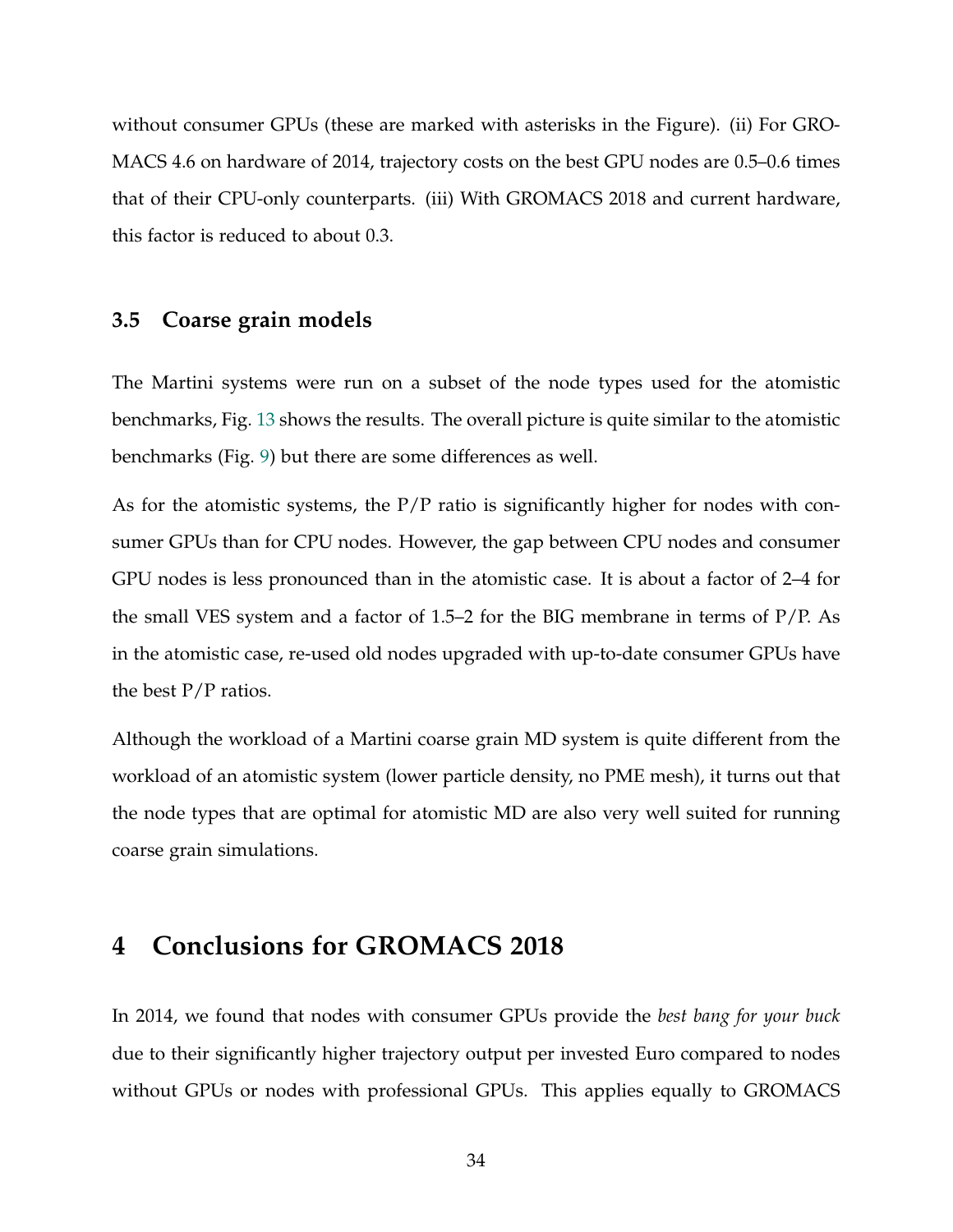<span id="page-34-0"></span>

Fig. 13: (Aggregate) simulation performance in relation to net node costs as in Fig. [9,](#page-28-0) but for the two coarse grain benchmarks (the vesicle and the big membrane patch) using the Martini force field. VES (squares) and BIG (triangles) symbols are colored depending on CPU type. Symbols with white fill denote nodes without GPU acceleration; dotted lines connect GPU nodes with their CPU counterparts. Re-used old nodes with new GPUs are shown in orange colors (legend).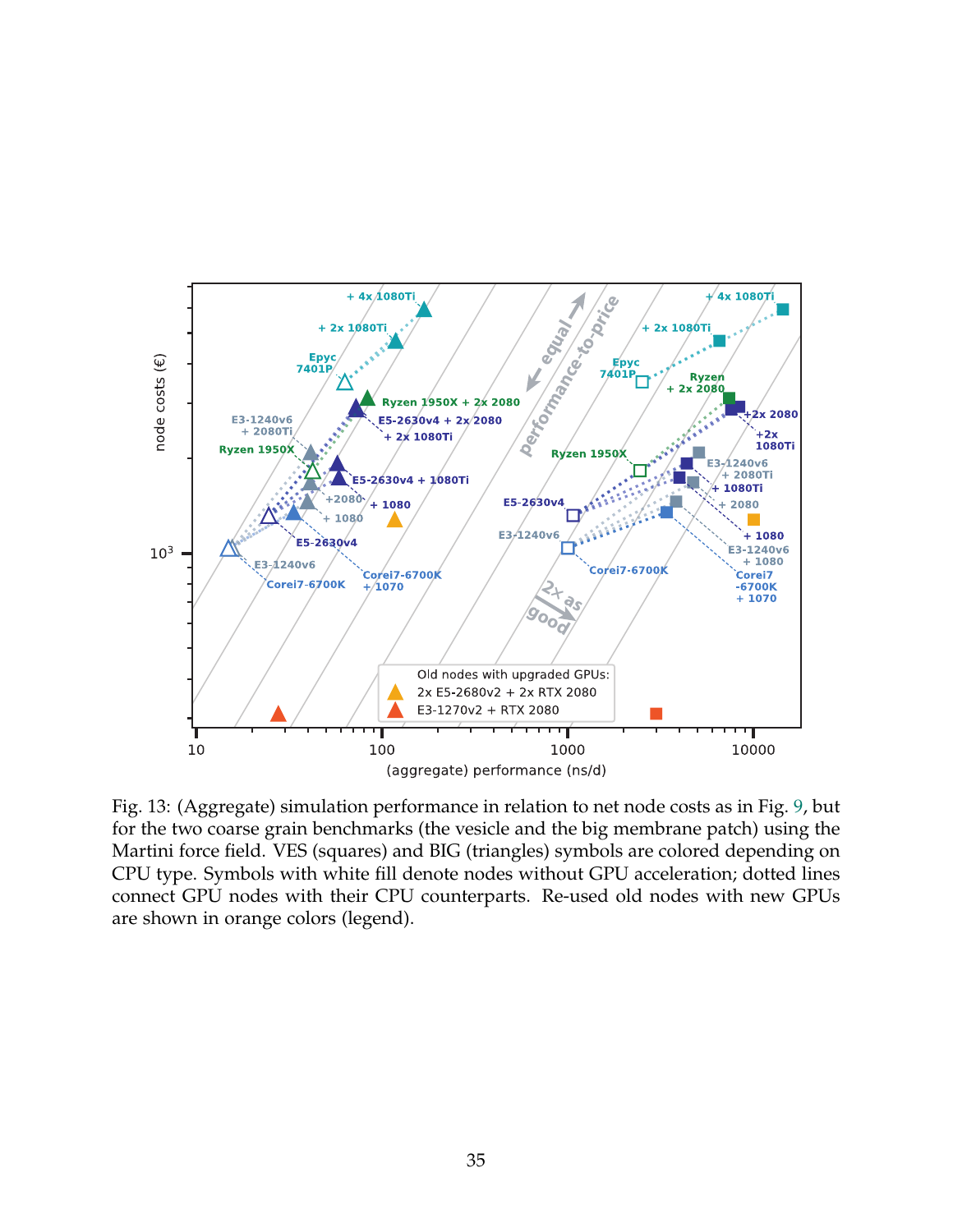2018 on current hardware. Moreover, the existing gap has considerably widened: Taking into account raw node prices, today with GROMACS 2018 one can get a factor of three to six times more trajectory on consumer GPU nodes as compared to a factor of two to three in 2014 with GROMACS 4.6. When including costs for energy and cooling, this factor has increased from two to about three.

This marked improvement became possible by offloading also the PME mesh computations to the GPU, in addition to the short-ranged non-bonded interactions. PME offloading moves the optimal hardware balance even more towards consumer GPUs. CPU/GPU combinations identified as optimal in P/P ratio require about four to eight CPU cores per 1080Ti or 2080; a generally useful rule-of-thumb is that for similar simulation systems as the ones shown here, 10–15 "core-GHz" are sufficient and 15–20 "core-GHz" are also future-proof for upgrades (or better suited for workloads with additional CPU computation).

Additionally, PME offloading offers the possibility to cheaply upgrade GPU nodes once tailored for older GROMACS versions. By keeping everything but exchanging the old GPUs by state-of-the-art models, an optimal CPU/GPU balance can be restored for GRO-MACS 2018, at the comparatively small investment for GPUs only.

# **5 Outlook**

Since hardware is continuously evolving and new components (CPUs, GPUs, barebones, boards, etc.) will become available in future, it is likely that configurations with an even higher P/P ratio than identified in this paper will appear. Readers who have access to hardware configurations that were not covered here are encouraged to download our CC-licensed benchmark input files from [https://www.mpibpc.mpg.de/grubmueller/](https://www.mpibpc.mpg.de/grubmueller/bench) [bench](https://www.mpibpc.mpg.de/grubmueller/bench) to perform their own benchmarks such that we can include these data into up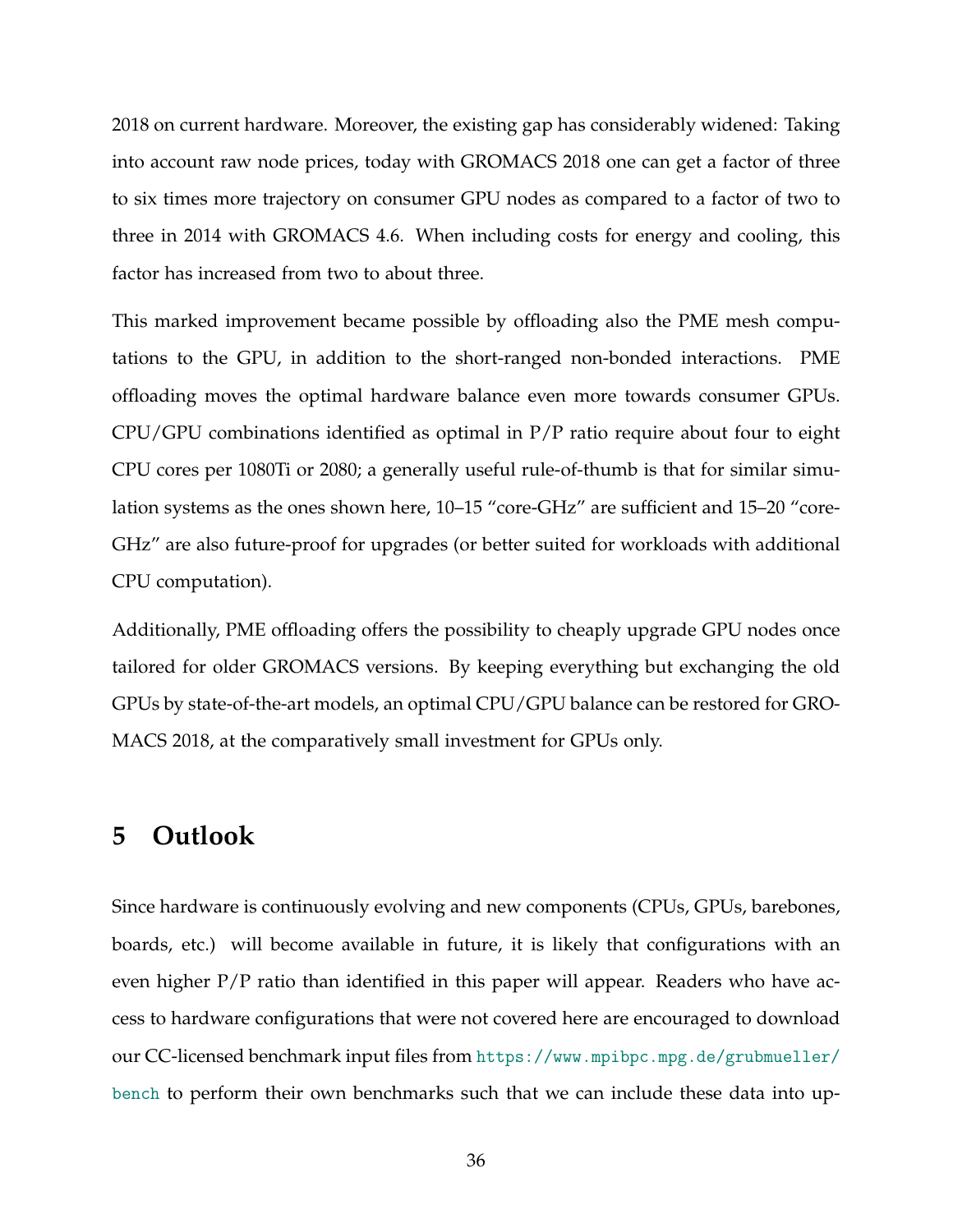dated versions of the Tables.

It is worth noting that the presented results do transfer very well to the GROMACS 2019 code, just released at the time of writing this paper. On the performance front, this release has only modest additions with a few notable exceptions only. This release introduces PME offload support using OpenCL, which is particularly useful on AMD GPUs, especially in light of how favorably the (now previous-generation) Radeon Vega GPUs compare to the competition. Their advantage is particularly pronounced when comparing their P/P ratio against Tesla GPUs (see Figs. [3](#page-11-0) and [4\)](#page-12-0).

The additional feature of the 2019 release worth noting is the ability to offload (most) bonded interactions with CUDA. However, as GROMACS has highly optimized SIMD kernels for bonded interactions, this feature will have a beneficial performance impact only in cases where either available CPU resources are low or the simulation system contains a significant amount of bonded work. For our benchmarks, that would mean that the cases where just a few cores are paired with fast GPUs would be improved, as the 1–3 core range of the purple and dark green lines in Fig. [8](#page-25-0) indicate.

#### **Acknowledgments**

We thank Petra Kellers for thoroughly reading the manuscript; her suggestions led to numerous improvements. We thank the MPCDF, especially Markus Rampp and Hermann Lederer, for general help and for providing some of the hardware that has been benchmarked. This study was supported by the DFG priority programme *Software for Exascale Computing* (SPP 1648) and by the BioExcel CoE (<www.bioexcel.eu>), a project funded by the European Union contract H2020-EINFRA-2015-1-675728, the SSF Infrastructure Fellow programme, and the Swedish e-Science Research Centre (SeRC).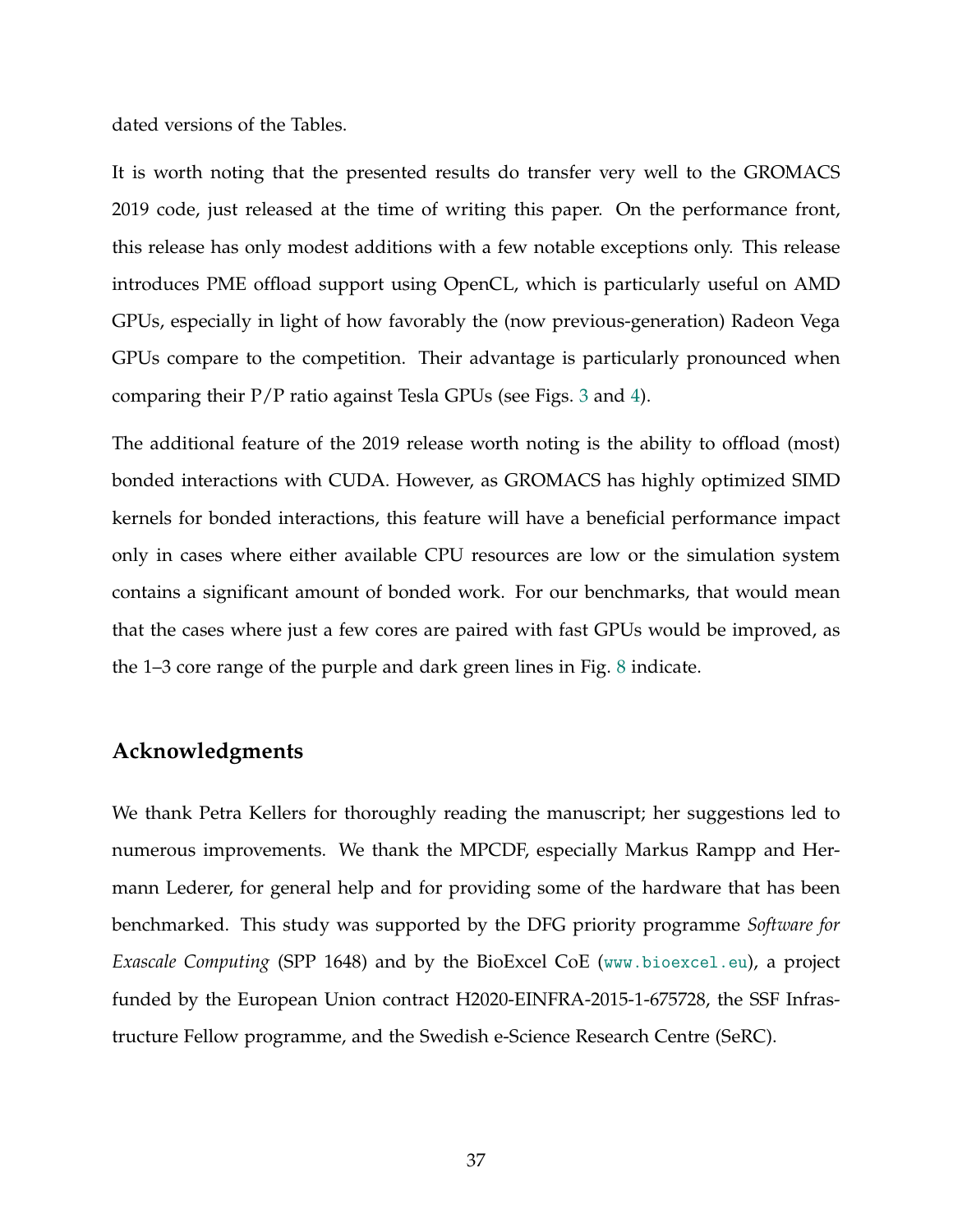# **References**

- <span id="page-37-0"></span>(1) Bock, L.; Blau, C.; Schröder, G.; Davydov, I.; Fischer, N.; Stark, H.; Rodnina, M.; Vaiana, A.; Grubmüller, H. Energy barriers and driving forces in tRNA translocation through the ribosome. *Nat. Struct. Mol. Biol.* **2013**, *20*, 1390–1396.
- <span id="page-37-1"></span>(2) Zink, M.; Grubmüller, H. Mechanical properties of the icosahedral shell of southern bean mosaic virus: A molecular dynamics study. *Biophys. J.* **2009**, *96*, 1350–1363.
- <span id="page-37-2"></span>(3) Harvey, M.; Giupponi, G.; Fabritiis, G. D. ACEMD: Accelerated molecular dynamics simulations in the microseconds timescale. *J. Chem. Theory Comput.* **2009**, *5*, 1632– 1639.
- <span id="page-37-3"></span>(4) Salomon-Ferrer, R.; Götz, A. W.; Poole, D.; Le Grand, S.; Walker, R. C. Routine microsecond molecular dynamics simulations with AMBER on GPUs. 2. Explicit solvent particle mesh Ewald. *J. Chem. Theory Comput.* **2013**, *9*, 3878–3888.
- <span id="page-37-4"></span>(5) Brooks, B. R.; Brooks, C. L., III; Mackerell, A. D., Jr.; Nilsson, L.; Petrella, R. J.; Roux, B.; Won, Y.; Archontis, G.; Bartels, C.; Boresch, S.; Caflisch, A.; Caves, L.; Cui, Q.; Dinner, A. R.; Feig, M.; Fischer, S.; Gao, J.; Hodoscek, M.; Im, W.; Kuczera, K.; Lazaridis, T.; Ma, J.; Ovchinnikov, V.; Paci, E.; Pastor, R. W.; Post, C. B.; Pu, J. Z.; Schaefer, M.; Tidor, B.; Venable, R. M.; Woodcock, H. L.; Wu, X.; Yang, W.; York, D. M.; Karplus, M. CHARMM: The Biomolecular Simulation Program. *J. Comput. Chem.* **2009**, *30*, 1545–1614.
- <span id="page-37-5"></span>(6) Bowers, K. J.; Chow, E.; Xu, H.; Dror, R. O.; Eastwood, M. P.; Gregersen, B. A.; Klepeis, J. L.; Kolossvary, I.; Moraes, M. A.; Sacerdoti, F. D.; Salmon, J. K.; Shan, Y.; Shaw, D. E. Scalable Algorithms for Molecular Dynamics Simulations on Commodity Clusters. Proceedings of the ACM/IEEE Conference on Supercomputing (SC06). 2006.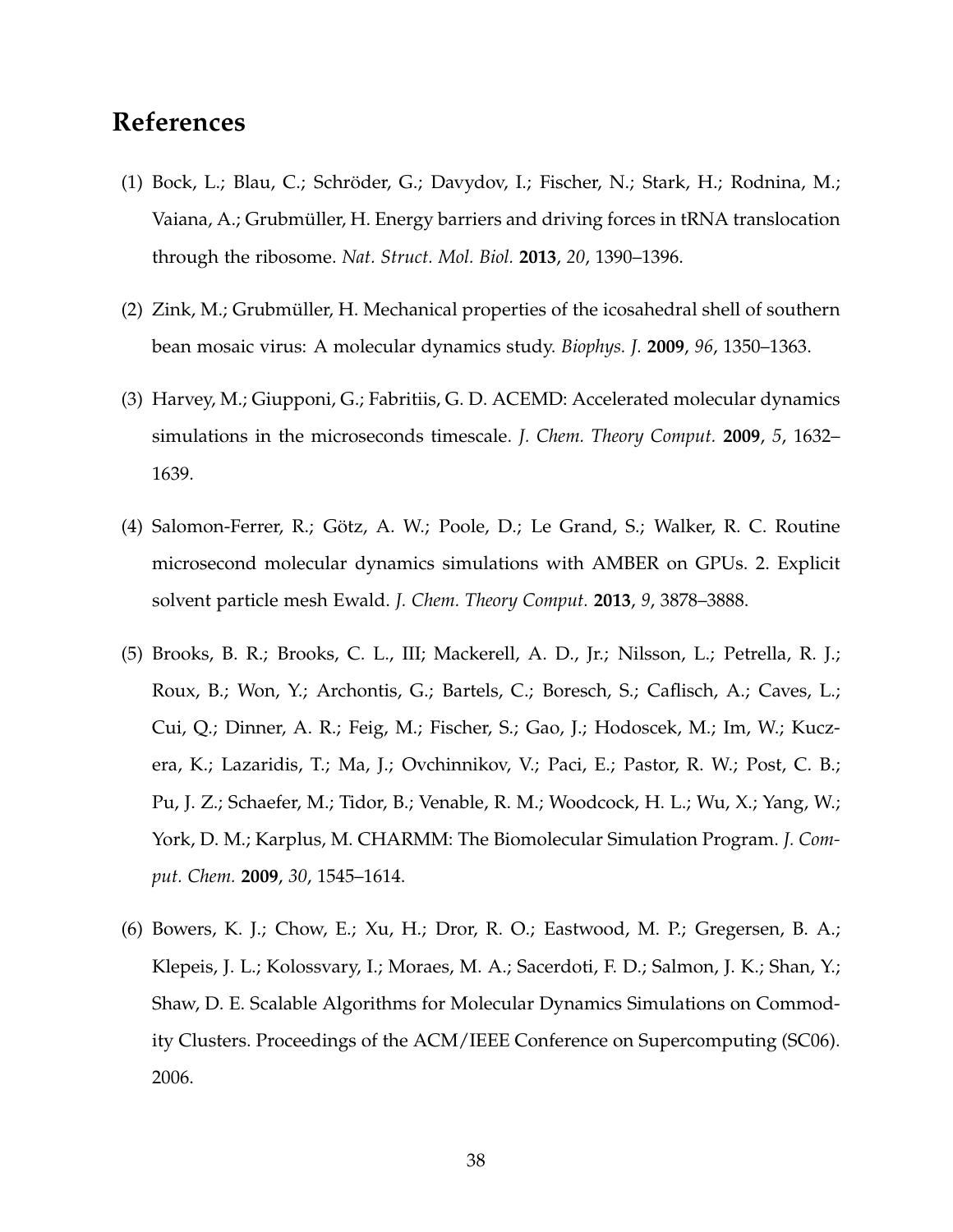- <span id="page-38-0"></span>(7) Brown, W. M.; Kohlmeyer, A.; Plimpton, S. J.; Tharrington, A. N. Implementing molecular dynamics on hybrid high performance computers – Particle-particle particle-mesh. *Comput. Phys. Commun.* **2012**, *183*, 449–459.
- <span id="page-38-1"></span>(8) Phillips, J. C.; Braun, R.; Wang, W.; Gumbart, J.; Tajkhorshid, E.; Villa, E.; Chipot, C.; Skeel, R. D.; Kale, L.; Schulten, K. Scalable molecular dynamics with NAMD. *J. Comput. Chem.* **2005**, *26*, 1781–1802.
- <span id="page-38-2"></span>(9) Eastman, P.; Friedrichs, M. S.; Chodera, J. D.; Radmer, R. J.; Bruns, C. M.; Ku, J. P.; Beauchamp, K. A.; Lane, T. J.; Wang, L.-P.; Shukla, D.; Tye, T.; Houston, M.; Stich, T.; Klein, C.; Shirts, M. R.; Pande, V. S. OpenMM 4: A Reusable, Extensible, Hardware Independent Library for High Performance Molecular Simulation. *J. Chem. Theory Comput.* **2013**, *9*, 461–469.
- <span id="page-38-3"></span>(10) Abraham, M. J.; Murtola, T.; Schulz, R.; Pall, S.; Smith, J. C.; Hess, B.; Lindahl, E. ´ GROMACS: High performance molecular simulations through multi-level parallelism from laptops to supercomputers. *SoftwareX* **2015**, 19–25.
- <span id="page-38-4"></span>(11) Lundborg, M.; Wennberg, C. L.; Narangifard, A.; Lindahl, E.; Norlen, L. Predicting ´ drug permeability through skin using molecular dynamics simulation. *J. Controlled Release* **2018**, *283*, 269–279.
- $(12)$  Chodera, J. D.; Noé, F. Markov state models of biomolecular conformational dynamics. *Curr. Opin. Struct. Biol.* **2014**, *25*, 135–144.
- (13) Buch, I.; Giorgino, T.; De Fabritiis, G. Complete reconstruction of an enzymeinhibitor binding process by molecular dynamics simulations. *PNAS* **2011**, *108*, 10184–10189.
- (14) Plattner, N.; Doerr, S.; De Fabritiis, G.; Noé, F. Complete protein–protein association kinetics in atomic detail revealed by molecular dynamics simulations and Markov modelling. *Nat. Chem.* **2017**, *9*, 1005.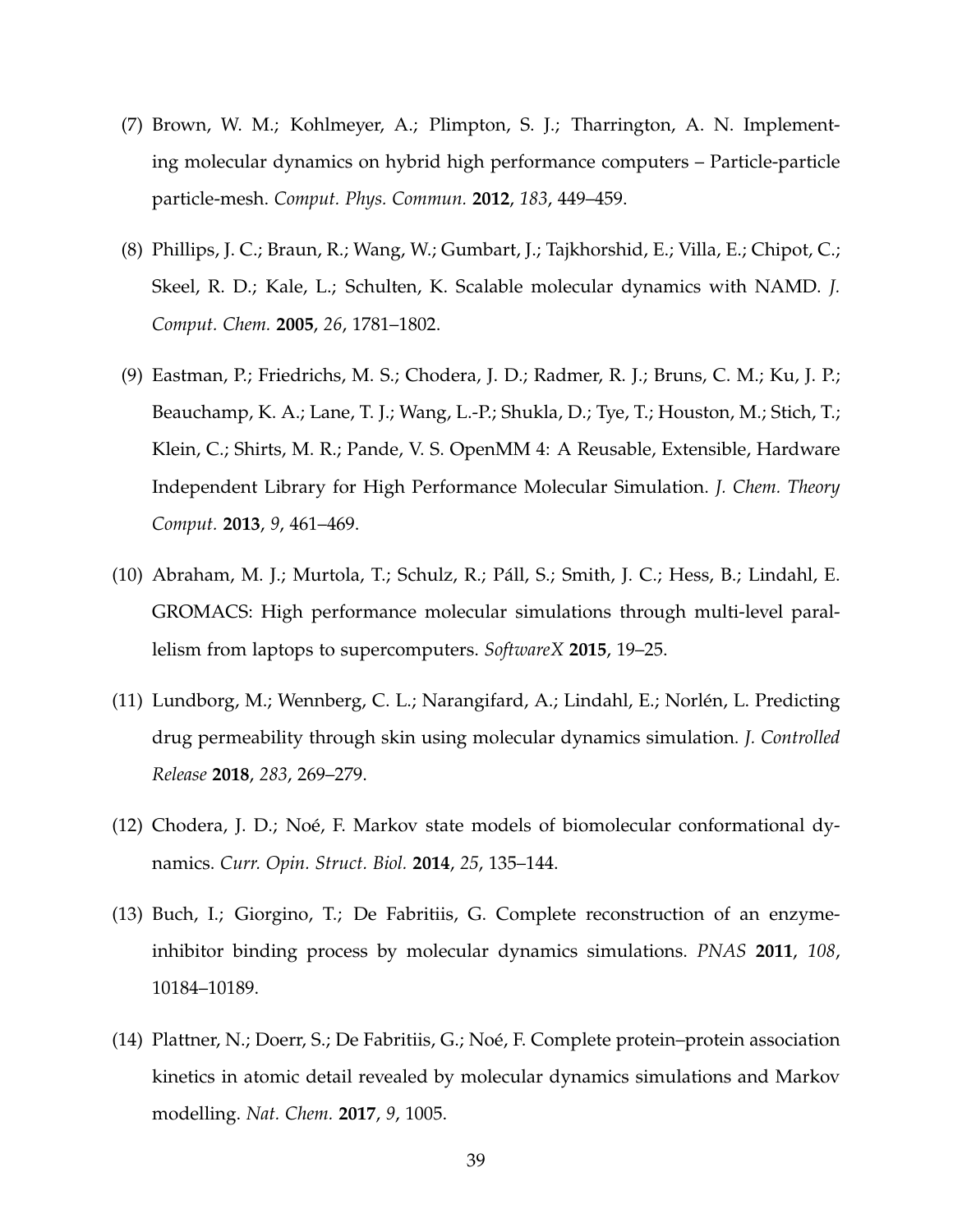- <span id="page-39-0"></span>(15) Chen, S.; Wiewiora, R. P.; Meng, F.; Babault, N.; Ma, A.; Yu, W.; Qian, K.; Hu, H.; Zou, H.; Wang, J.; Fan, S.; Blum, G.; Pittella-Silva, F.; Beauchamp, K. A.; Tempel, W.; Jiang, H.; Chen, K.; Skene, R.; Zheng, Y. G.; Brown, P. J.; Jin, J.; Luo, C.; Chodera, J. D.; Luo, M. The Dynamic Conformational Landscapes of the Protein Methyltransferase SETD8. *bioRxiv* **2018**,
- <span id="page-39-1"></span>(16) Kutzner, C.; Páll, S.; Fechner, M.; Esztermann, A.; de Groot, B.; Grubmüller, H. Best bang for your buck: GPU nodes for GROMACS biomolecular simulations. *J. Comput. Chem.* **2015**, *36*, 1990–2008.
- <span id="page-39-2"></span>(17) Pall, S.; Abraham, M. J.; Kutzner, C.; Hess, B.; Lindahl, E. In ´ *Lect. Notes Comput. Sci. 8759, EASC 2014*; Markidis, S., Laure, E., Eds.; Springer International Publishing Switzerland, 2015; pp 1–25.
- <span id="page-39-3"></span>(18) Hess, B.; Kutzner, C.; van der Spoel, D.; Lindahl, E. GROMACS 4: Algorithms for Highly Efficient, Load-Balanced, and Scalable Molecular Simulation. *J. Chem. Theory Comput.* **2008**,
- <span id="page-39-4"></span>(19) Essmann, U.; Perera, L.; Berkowitz, M.; Darden, T.; Lee, H. A smooth particle mesh Ewald method. *J. Chem. Phys.* **1995**,
- <span id="page-39-5"></span>(20) de Groot, B. L.; Grubmüller, H. Water permeation across biological membranes: Mechanism and dynamics of Aquaporin-1 and GlpF. *Science* **2001**, *294*, 2353–2357.
- <span id="page-39-6"></span>(21) MARTINI Coarse Grain Forcefield for Biomolecules – Example Application "Lipid Vesicles". [http://www.cgmartini.nl/index.php/example-applications2/](http://www.cgmartini.nl/index.php/example-applications2/lipid-vesicles) [lipid-vesicles](http://www.cgmartini.nl/index.php/example-applications2/lipid-vesicles), Accessed: 2019-05-20.
- <span id="page-39-7"></span>(22) Pall, S.; Hess, B. A flexible algorithm for calculating pair interactions on SIMD ´ architectures. *Comput. Phys. Commun.* **2013**, *184*, 2641–2650.